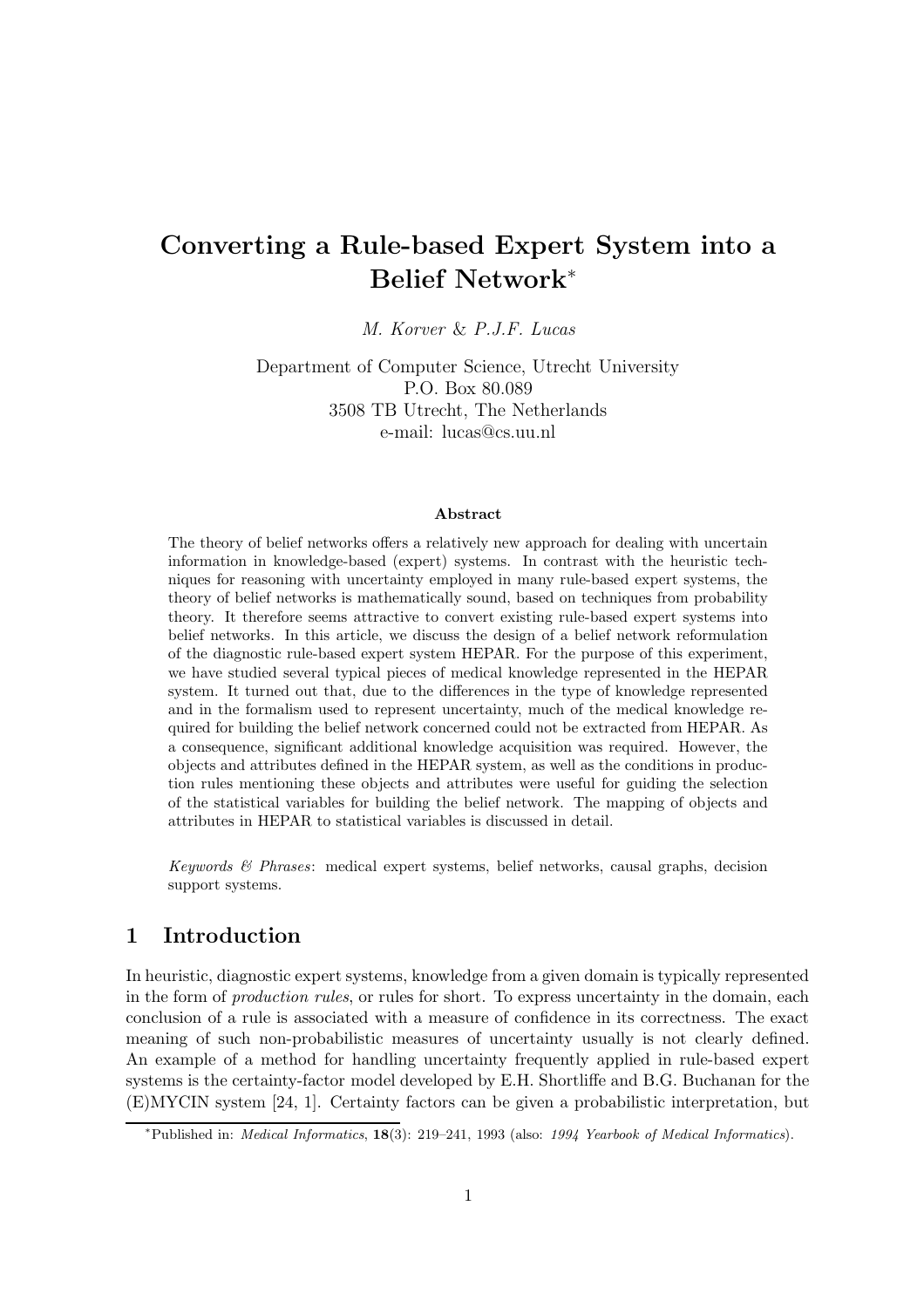it turns out that in doing so usually an inconsistent specification of a probability distribution results [5, 3].

HEPAR is such a rule-based expert system; it aims at supporting the clinician in the initial assessment of the patient with a disorder of the liver or biliary tract [14]. The HEPAR system has been designed in such a way that it is capable of generating diagnostic explanations, based on clinical knowledge, with a similar amount of detail as employed by the clinician. The system incorporates the certainty-factor model to deal with uncertain medical knowledge. Although its diagnostic performance has been shown to be quite reasonable [11, 13], one of the problems with the HEPAR system is that its conclusions may be difficult to interpret, due to the unclear meaning of certainty factors.

In contrast with the heuristic models for reasoning with uncertainty, such as the certaintyfactor model, the recent theory of belief networks is based on mathematically sound techniques, derived straight from probability theory [20]. A belief network permits the qualitative representation of dependencies and independencies among statistical variables. Since a causal relationship between two variables implies their statistical dependence, a belief network can be used to represent causal medical knowledge. The theory of belief networks then permits the use of this causal knowledge for diagnostic problem-solving. Such a causal model of a medical domain may be more easy to comprehend by medical students and unexperienced clinicians than a similar diagnostic rule-based system. Typically, in a rule-based expert system the heuristic knowledge encoded is too far removed from the underlying (patho)physiological processes to be understood by the non-expert physician. Furthermore, a belief network designed for diagnostic problem-solving can be applied to predict findings associated with (groups of) disorders. Although, in principle, the production rule formalism allows for the implementation of causal reasoning models, such a rule-based system cannot be used for diagnosis in a straightforward way. The sound mathematical basis and the expressiveness of the formalism of belief networks make it attractive to consider converting an existing rule-based expert system into a belief network.

In this article, we investigate the potentials of converting a diagnostic rule-based expert system into a belief network. This study is based on an actual experiment in which a representative part of the HEPAR system was converted into a belief network. Similar work has been carried out in the probabilistic reformulation of the INTERNIST-1/QMR knowledge base [25, 17]. However, the knowledge-representation and inference techniques used in this expert system differ considerably from those used in rule-based expert systems. We start with an introduction to the field of hepatology, and we will subsequently review the most important characteristics of the HEPAR system. The steps taken in converting the rule-based representation formalism applied in the HEPAR system into a belief network representation are discussed in Section 3. We conclude by summarizing the potentials and limitations of our approach to knowledge-base reformulation.

# 2 Overview of the HEPAR system

### 2.1 Clinical diagnosis in hepatology

Hepatology is a subspeciality of internal medicine which concerns the diagnosis and management of patients with disorders of the liver and biliary tract. Diagnosis of such disorders on purely clinical grounds is a difficult task, requiring much experience, as has been shown in several studies [15, 22, 4, 32, 33]. Clinicians with little experience in the field of hepatology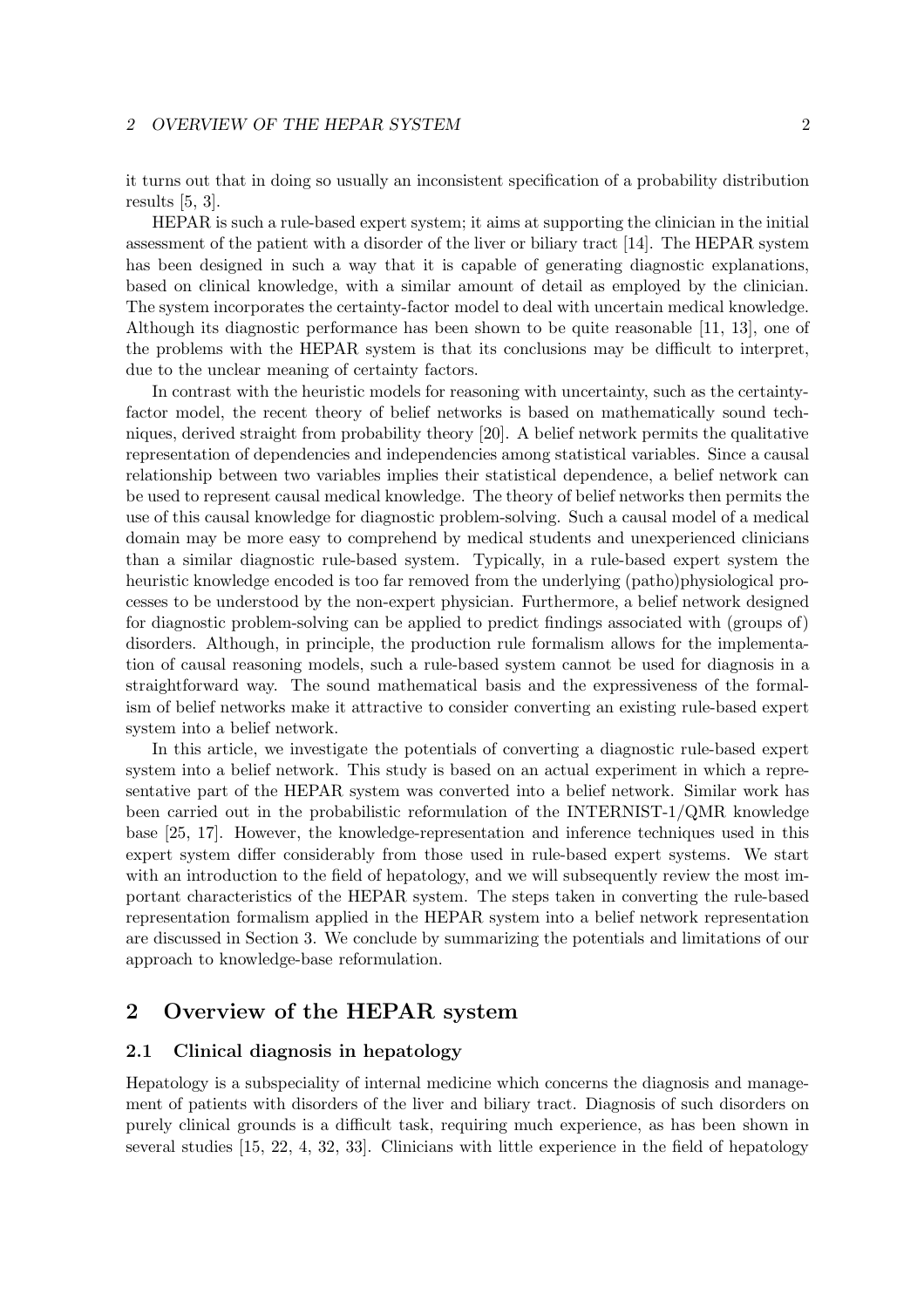have shown to produce a correct specific diagnosis in patients with jaundice in less than  $45\%$ of the cases [31].

The main problems in the diagnosis of disorders of the liver and biliary tract are [34]:

- to distinguish between disorders of the liver (*hepatocellular disorders*) and of the biliary tract (biliary obstructive disorders),
- to differentiate between acute and chronic disorders, and
- to recognize whether a disorder is benign or malignant in nature.

These different disease groups require different diagnostic procedures, treatment plans and prognostic assessments. Especially the distinction between biliary obstructive and hepatocellular disorders is important, since the former typically require surgical treatment, whereas diseases from the latter group are managed conservatively. Both biliary obstructive and hepatocellular disorders may give rise to an impaired secretion of bile into the bile ducts, called cholestasis. This manifests itself by jaundice through the accumulation in the serum of the biliary substance bilirubin.

A large number of diagnostic methods is available to analyse patients with disorders of the liver and biliary tract. These include serological tests for several forms of viral hepatitis and autoimmune liver disease, and ultrasound imaging of the liver and biliary tract, which is of major importance in the diagnosis of biliary obstruction. In those cases where insufficient information is obtained from ultrasound, invasive techniques, such as percutaneous transhepatic cholangiography (PTC) and endoscopic retrograde cholangiopancreatography (ERCP), can offer help. In addition, liver biopsy can be employed in order to determine the aetiology and severity of chronic liver disease.

Of overriding importance in the diagnosis of hepatobiliary disease, however, is a detailed history and thorough physical examination. Together with a small number of routine laboratory tests, they frequently suffice for the formulation of a differential diagnosis. Supplementary diagnostic tests as mentioned above need then only be performed in selected cases, which minimizes not only expenses, but also diagnostic risk, since PTC, ERCP and liver biopsy are each associated with considerable morbidity and even a small mortality rate.

# 2.2 HEPAR, a rule-based system for the diagnosis of hepatobiliary disease

As in many clinical specialities, in hepatology establishing an early working diagnosis is important. Firstly, because treatment must often be initiated as soon as possible. Secondly, because it determines which diagnostic tests are selected for further assessment of the patient. The application of simple data from the medical history, physical examination and laboratory tests has therefore been taken as the point of departure for the development of the HEPAR expert system. Using merely these data, the system is capable of providing an initial assessment of the patient with a disorder of the liver or biliary tract, determining:

- whether the patient is suffering from an acute, subacute or chronic disorder,
- whether the disorder is hepatocellular or biliary obstructive in nature, and
- whether benign or malignant features are present.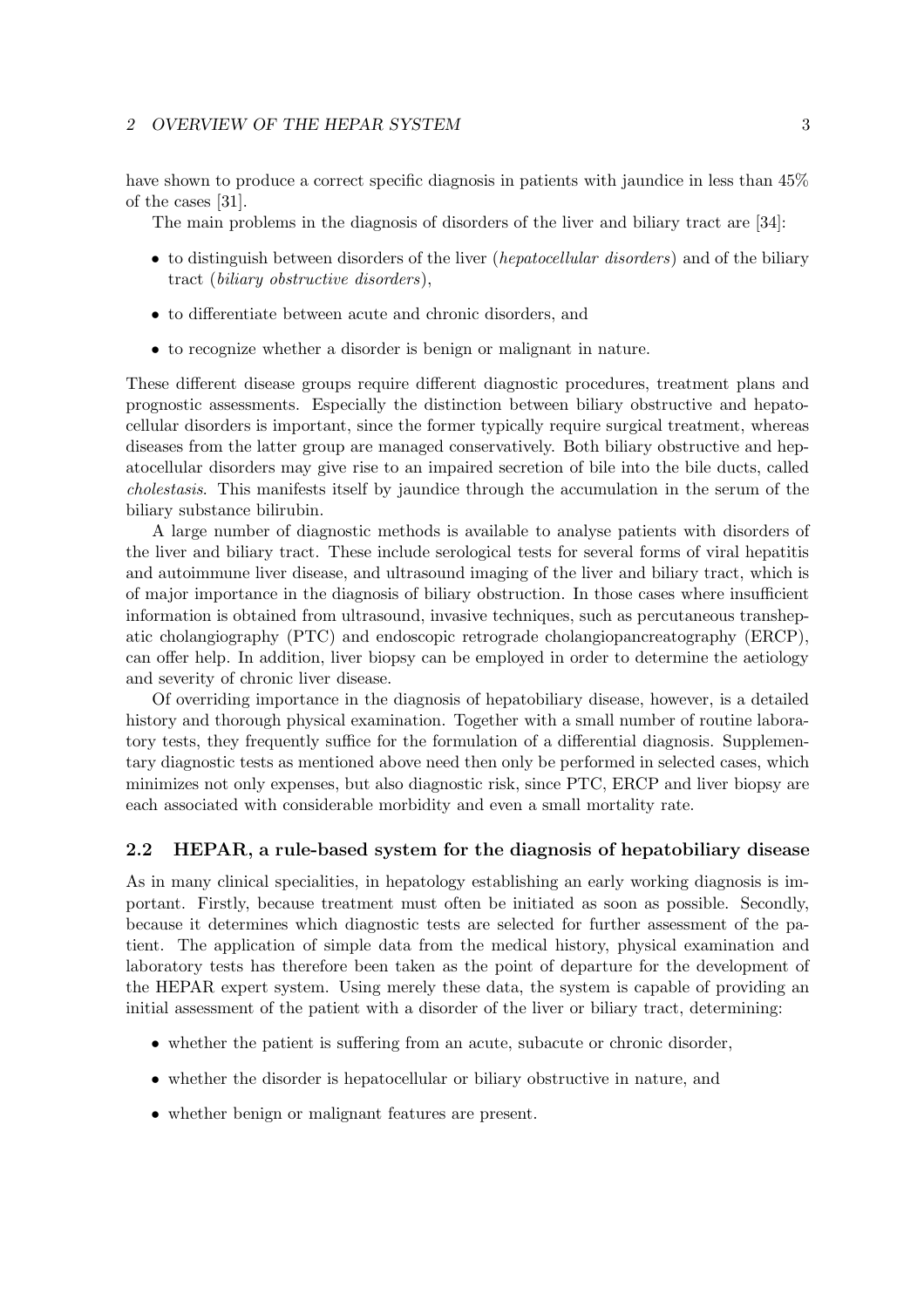

 $\text{complex} = \text{complaints}, \text{clinical signs}, \text{lab abnormalities}$  $u.s. = ultrasound$ 



When additional information derived from some more specific, but generally available tests like ultrasound is included, the HEPAR system is also capable of producing a differential diagnosis consisting of a subset of possible diagnoses out of a set of some 80 disorders, ordered by the amount of evidence for each diagnosis. No use is made of data obtained by PTC, ERCP and liver biopsy. Thus closely following the clinical approach to the hepatological patient, the HEPAR system may be a suitable tool to assist the doctor in the initial assessment of the patient.

The knowledge base of the HEPAR system consists of two separate components:

- a collection of *object definitions*, structured as a tree, where each object definition describes an entity from the field of hepatology by listing a collection of its features, and
- a *rule base*, containing the problem-solving knowledge concerning diagnosis in hepatology.

The features of an object are usually called attributes. For example, in the HEPAR object tree, which is depicted in Figure 1, the attributes 'age', 'sex', 'complaints', 'signs' and 'diagnosis' of the object named 'patient' describe identically named features of a patient. The object tree specifies for each attribute: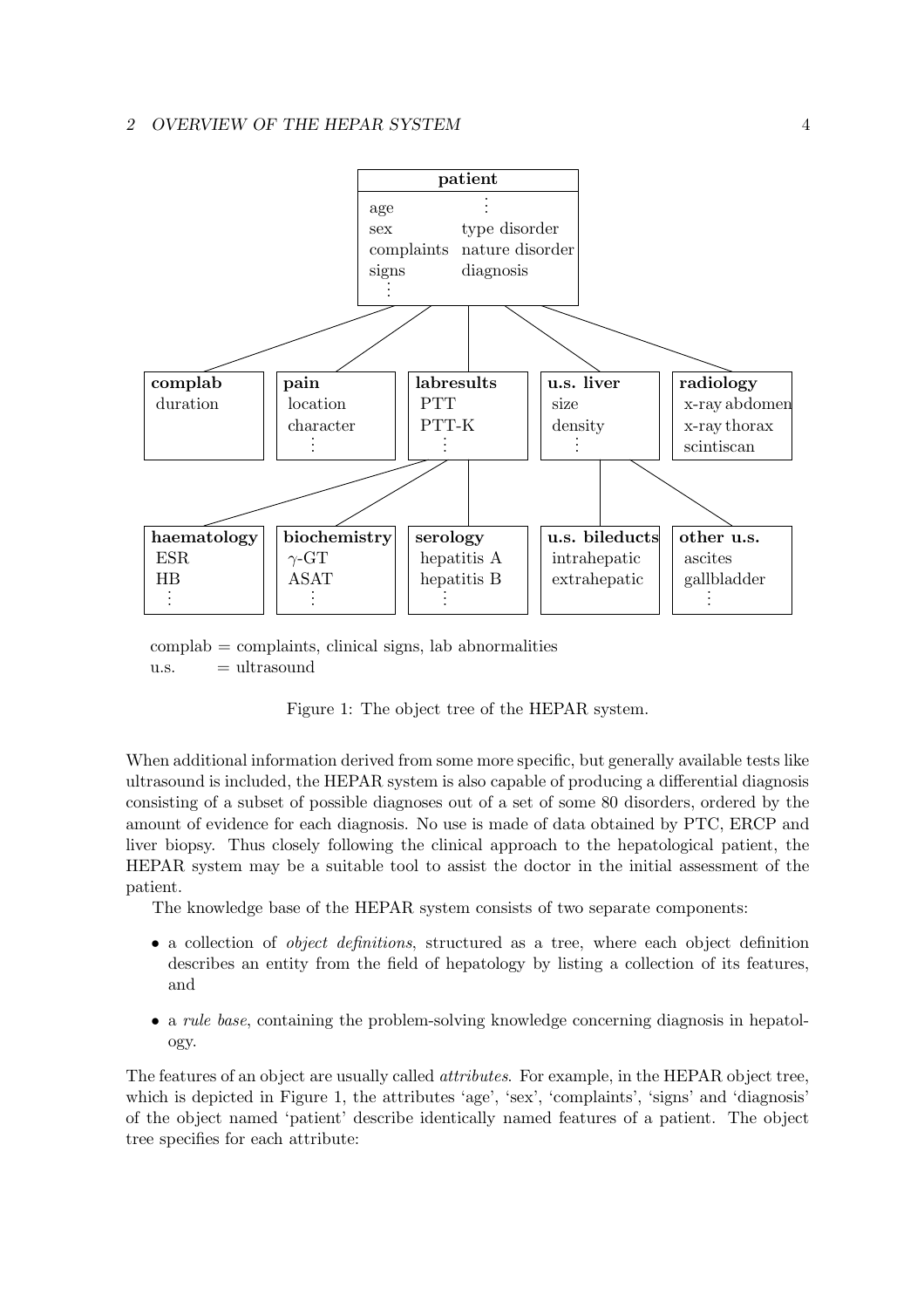#### if

```
lessthan(biochemistry,AP,60) and
 greaterthan(biochemistry,gamma-GT,100) and
 between(biochemistry,ASAT,[50,200]) and
 between(biochemistry,ALAT,[50,200]) and
 lessequal(biochemistry,total_bili,17)
then
  conclude(patient,type-disorder,biliary_obstructive)
   with CF = 0.25conclude(patient,type-disorder,hepatocellular)
   with CF = 0.60fi
```
Figure 2: Example of a production rule from the HEPAR system.

- a *value type* (singlevalued, multivalued,  $yes/no)$ ,
- a *domain* (integer, real, boolean, textvalue), and
- a *trace-class*.

A singlevalued attribute can only take one value with absolute certainty at a time. The domain of singlevalued attributes may be a real or integer interval, boolean or textvalue (a set of strings). Contrary to singlevalued attributes, multivalued attributes can take more than one (text)value at the same time. For instance, a patient can be of only one age (singlevalued attribute), but can suffer from several complaints at the same time (multivalued attribute). A yes/no attribute is a special singlevalued attribute which can take only one of the two values 'yes' and 'no'.

The trace-class specifies for each attribute whether it should be asked from the user, denoted by the keyword *askfirst* (or *initialdata* if the attribute should be asked at the beginning of the consultation), should be inferred from the rule base, in which case it is declared as a goal, or neither of the two, in which case it is only considered by the inference engine when required for determining the values of some other attribute. All goal attributes in the system are contained in the 'patient' object. The main goal attributes are:

- the nature of the disorder (benign or malignant),
- the type of the disorder (hepatocellular or biliary obstructive), and
- the final diagnosis.

Furthermore, portal hypertension is a goal attribute, since it is a complication whose presence is very important to assess in view of the far-reaching consequences for therapy and prognosis. The goal attribute 'type of the disorder' is multivalued. In this way, it is expressed that hepatocellular and biliary obstructive features are not mutually exclusive alternatives, but can be present in the patient simultaneously. Similarly, several interrelated diseases may be present within the same patient, so the attribute 'diagnosis' is also multivalued.

The rule base of HEPAR consists of a collection of 533 production rules having 1032 conclusions. An example of a production rule selected from HEPAR is shown in Figure 2.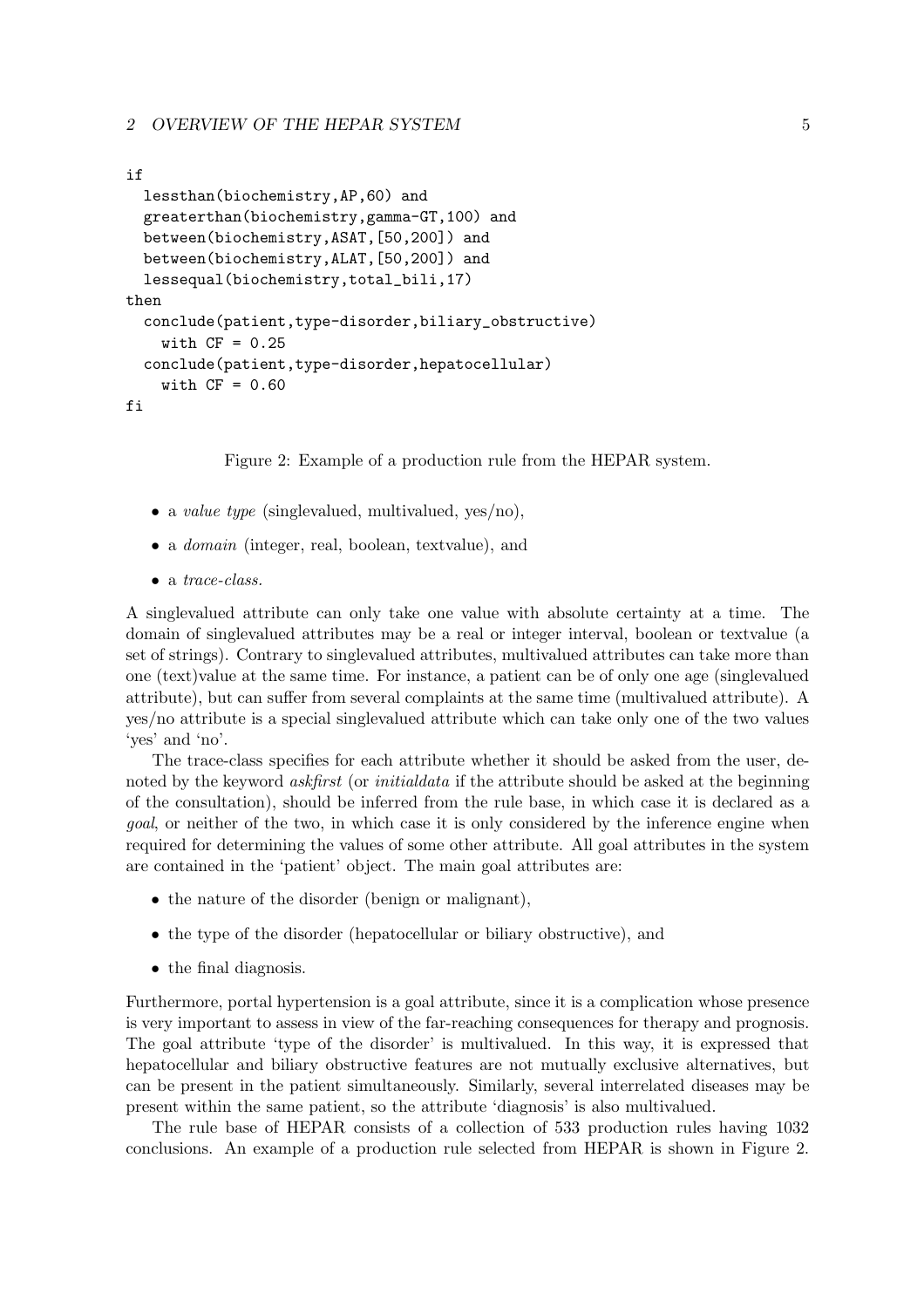This production rule consists of five conditions and two conclusions which are drawn only if all conditions are satisfied. This depends on given data and derived facts concerning a specific case. With each conclusion, a certainty factor is associated. A certainty factor expresses on a scale from −1 to +1 the confidence in the correctness of the conclusion, provided that all conditions of the rule are satisfied with absolute certainty. Under the given conditions, the example rule concludes that a hepatocellular disorder is more likely  $(CF = 0.60)$  than a biliary obstructive disorder  $(CF = 0.25)$ .

Most of the production rules concern data obtained from medical history, physical examination and routine blood-chemistry. A brief analysis according to the conclusions of the rules will give an impression of the complexity of the rule base. The duration of complaints, clinical signs and lab abnormalities (attribute 'duration') is deduced in only 3 rules (one for each of the values acute, subacute and chronic). A total of 58 rules conclude about the nature of the disorder, with 44 conclusions having malignant and 54 having benign as a value. Conclusions about the type of the disorder are drawn in 257 rules (249 conclude hepatocellular, 244 biliary obstructive); of these, 225 are similar to the one shown in Figure 2. About the diagnosis of the patient 339 conclusions are drawn in 224 rules.

During a consultation, the production rules are applied by the inference engine to derive values for the goal attributes. The algorithm used is known as top-down inference or backward chaining. The process of data collection is guided by the course of the inference, except as far as the initialdata attributes are concerned (see above). Part of the reasoning in the system concerns the manipulation of the certainty factors to propagate the uncertainty in problem-solving knowledge to the final conclusions concerning the goal attributes.

The representation of knowledge by means of production rules with object-attribute-value triples, as well as top-down inference and the certainty-factor model are described in more detail in [1, 12].

# 3 Design of the belief network

# 3.1 Basic notions of belief networks

The formalism of belief networks offers an intuitively appealing approach for expressing inexact causal relationships between domain concepts [7, 20]. A belief network consists of two components [3]:

- A qualitative representation of the variables and relationships between the variables discerned in the domain, expressed by means of a directed acyclic graph  $G = (V(G), A(G)),$ where  $V(G) = \{V_1, V_2, \ldots, V_n\}$  is a set of vertices, taken as the variables, and  $A(G)$  a set of arcs  $(V_i, V_j)$ , where  $V_i, V_j \in V(G)$ , taken as the relationships between the variables.
- A quantitative representation of the 'strengths' of the relationships between the variables, expressed by means of assessment functions.

Note that the expressive power of the belief network formalism for representing causal knowledge is restricted by the acyclic nature of the directed graph; cyclic causal influences cannot be represented in the formalism. More about this restriction will be said in Section 3.3.4.

Each of the variables  $V_i \in V(G)$  may take one value from the variable's outcome space. The presence of an arc  $(V_i, V_j)$  in  $A(G)$  represents a direct influential or causal relationship from  $V_i$  to  $V_j$ ; its absence denotes that the variables  $V_i$  and  $V_j$  are assumed not to influence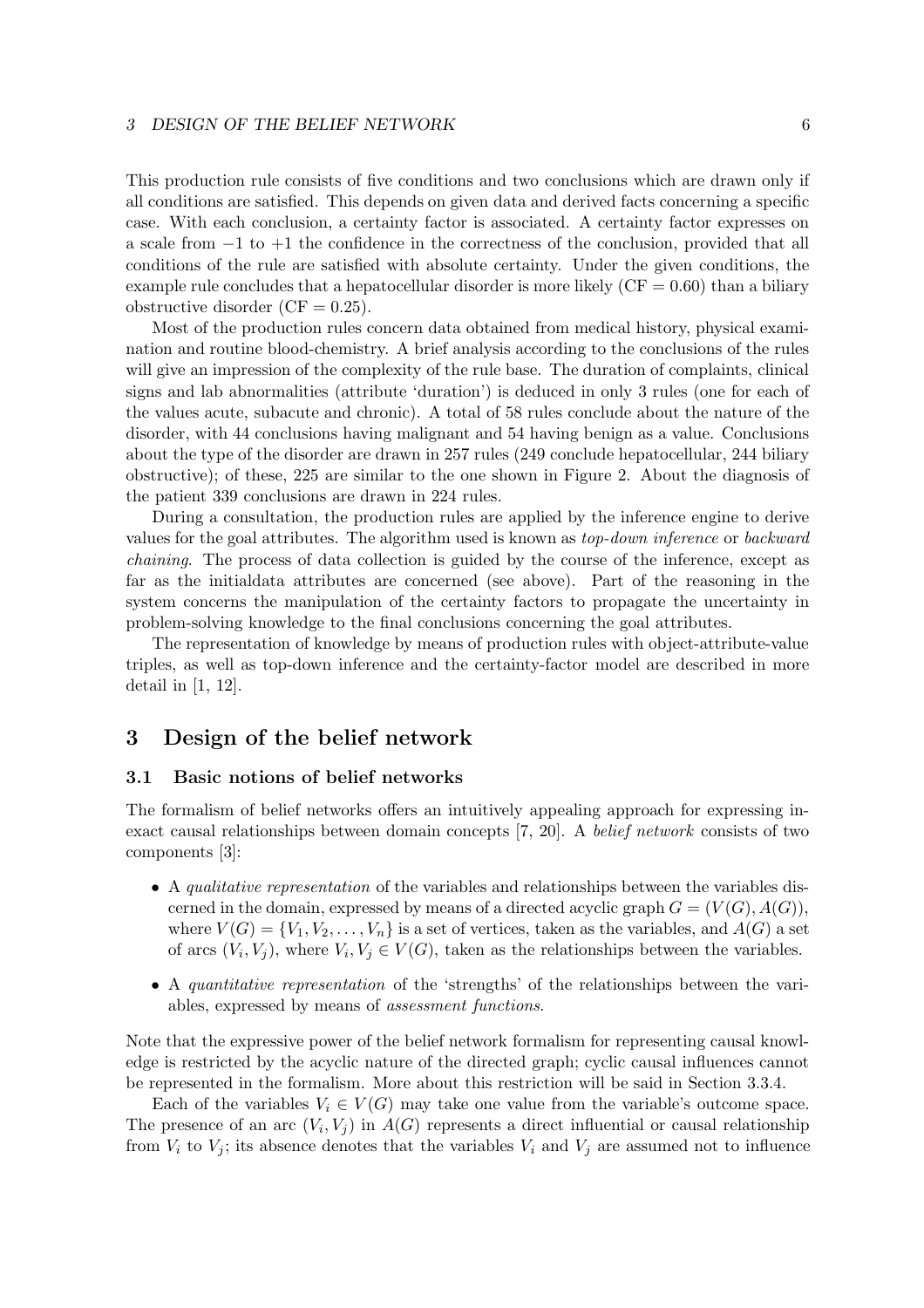each other directly. Because of the causal meaning of the arcs, the qualitative representation of the domain will be called a causal graph in this article.

For each vertex  $V_i$  an assessment function, denoted by  $\gamma_{V_i}$ , is defined by the conditional probability distributions  $P(V_i = v_i | c_{\pi(V_i)})$ , where  $v_i$  denotes an arbitrary value of  $V_i$  and  $c_{\pi(V_i)}$ a conjunction of arbitrary values for each of the variables in the set  $\pi(V_i)$  of parents of  $V_i$ . In case the set of parents of the vertex  $V_i$  is empty, the probability function to be specified is just the prior probability distribution  $P(V_i = v_i)$ , for each value  $v_i$ . The assessment functions together define a probability distribution on the domain.

After a belief network has been specified, it can be used for reasoning about uncertain information in the domain concerned. For example, one may enter into a medical belief network information concerning certain symptoms and signs observed in a patient, after which an updated probability distribution will be computed. The process of computing the updated probability distribution after entering specific evidence into the belief network is called evidence propagation.

Currently, there are two frequently applied algorithms for evidence propagation in use in belief networks. The first, and oldest, scheme originates from J.H. Kim and J. Pearl [7]. This scheme is only applicable in belief networks in which the causal graph has the form of a singly connected graph, i.e. a directed acyclic graph in which at most one path exists between any two vertices. The second scheme for evidence propagation originates from the work of S.L. Lauritzen and D.J. Spiegelhalter [8]. This algorithm is applicable in arbitrary belief networks. However, several techniques are known for extending the method of Kim and Pearl to arbitrary belief networks [20]. For an in-depth account of belief networks, the interested reader is referred to [18, 20]. For an overview of the principles of belief networks, the reader is referred to [12].

There are now several expert system shells available for building belief networks. For the experiments described in this article, we used the IDEAL system [27], to which some small programs for the graphical display and printing of belief networks were added.

### 3.2 Design considerations

In developing the belief network, the HEPAR system was taken as the point of departure. However, as we shall see, using the HEPAR system as a source for statistical variables would result in a belief network consisting of over 300 vertices. We have therefore confined the scope of the experiment by focussing on three prototypical aspects of the field:

- cholestasis, which is an important pathophysiological concept used in the early assessment of the patient;
- cirrhosis, which is an important concept embodying a large number of chronic disorders of the liver and biliary tract;
- Wilson's disease, which is a specific chronic disorder affecting the liver. In this recessively inherited derangement of copper metabolism, cirrhosis may develop as a consequence of progressive copper accumulation in the liver; copper deposits in other organs may cause extrahepatic disease and peripheral cornea pigmentations, called Kayser-Fleischer rings.

In this paper, we confine ourselves to discussing the last two aspects of the field.

The development of the collection of causal graphs was undertaken in several steps: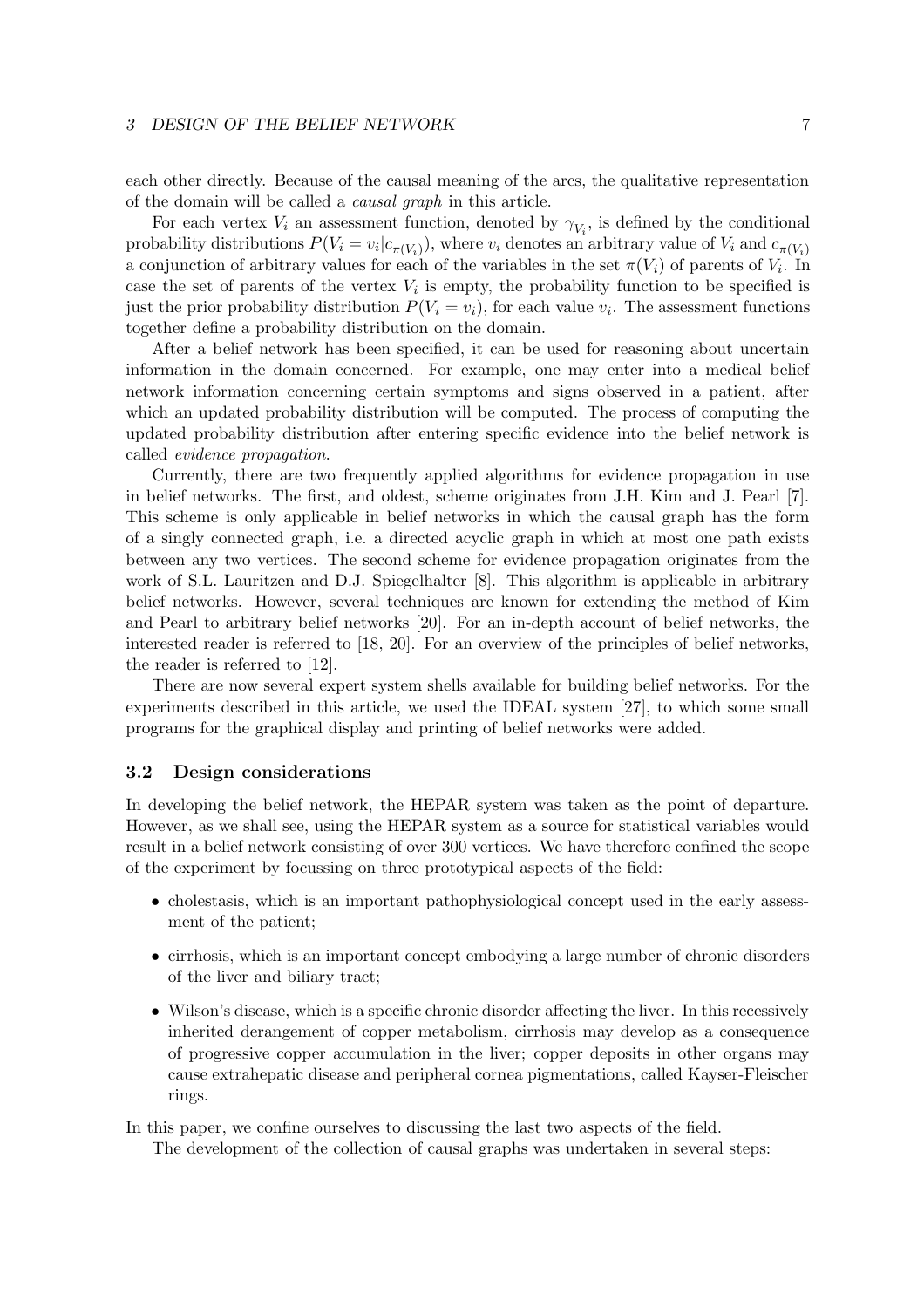- 1. The variables, with associated outcome spaces, playing a central role in the domain were discerned, yielding an initial set of vertices.
- 2. The possible set of states for each variable was determined.
- 3. The causal relationships between the various variables were established, resulting in a set of arcs and several additional intermediate vertices.

After this initial design of the causal graphs, which was based on medical considerations only and not on considerations with respect to the final implementation, cycles introduced in the graph were cut, and some vertices were removed or added to simplify probability assessment. Finally, the causal graph concerning Wilson's disease was transformed into a belief network by filling in the assessment functions.

In the following sections, the above-mentioned steps will be discussed one by one.

# 3.3 Design of the causal graphs

# 3.3.1 Choice of statistical variables

The object tree of HEPAR served as the point of departure for the choice of the statistical variables in the design of the belief network. The concept of attribute closely resembles the concept of variable, and the notion of the domain of an attribute is similar to the notion of the outcome space of a statistical variable. More precisely, a statistical variable may be viewed as a singlevalued attribute, because the values in the outcome space of a variable are mutually exclusive.

A detailed analysis of the HEPAR system revealed that its object tree contains 102 different attributes grouped by 11 objects. Subdivided by value type, there are 30 yes/no, 49 singlevalued and 23 multivalued attributes. Whereas translating yes/no and singlevalued attributes into statistical variables is straightforward, converting a multivalued attribute requires splitting up its domain into mutually exclusive subsets, thus obtaining a collection of variables with associated outcome spaces.

As an example of this translation process, consider the multivalued attribute 'blood count' which is contained in the object 'haematology'. Among others, the domain of this attribute contains the values 'normal', 'lymphocytosis', 'leukocytosis' and 'leukocytopenia'. In the translation process, related attribute values were combined as the possible values of a new statistical variable. To the outcome space of each of these variables we added the special value 'normal', thus obtaining a non-binary variable. In this case, we obtained the statistical variable 'leukocyte count' with outcome space {leukocytosis, normal, leukocytopenia}. Attribute values having no direct relationship to any other value were translated into binary statistical variables. For example, the value 'lymphocytosis' was translated into the variable 'lymphocytosis' with outcome space {yes, no}.

The number of values in the domain of the multivalued attributes in the HEPAR object tree varies from 2 (e.g. for the attribute 'type disorder') up to 87 for the attribute 'diagnosis' (of which 9 not yet concluded in production rules). Most multivalued attributes have domains in which neither of the values excludes any one of the others. The conversion of such a multivalued attribute with a domain consisting of  $n$  values will thus result in  $n$  binary variables. As a consequence, splitting up the 23 multivalued attributes in HEPAR will yield almost 250 variables. Hence, using only the HEPAR system as a source for variables to be discerned will already render a belief network consisting of over 300 vertices.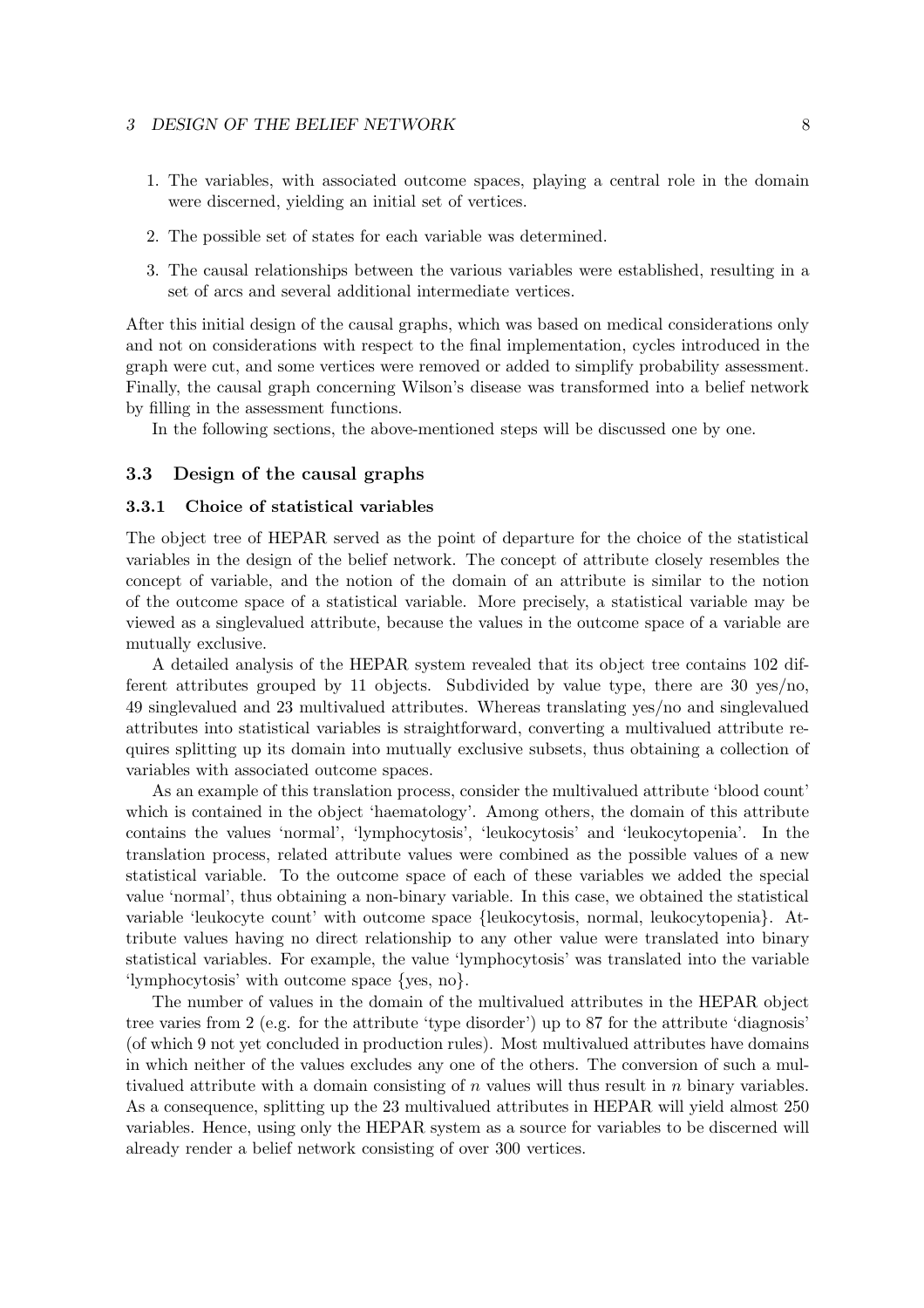The theory underlying belief networks does not provide a means for grouping of variables; consequently, no analogy of the concept of object exists. By converting the object tree into a set of statistical variables, the structural coherence between closely related concepts provided in HEPAR is lost; variables with other than causal relations are dispersed over the network.

### 3.3.2 State assessment of variables

In the previous section, we have shown how the translation of the attributes of HEPAR into statistical variables was carried out. Now, if  $V$  is any statistical variable, we may want to express probabilistic statements of the form

$$
P(V = v|c_{\pi(V)})
$$

where  $V$  is an arbitrary variable and  $v$  a value of  $V$ , or

$$
P(v_1 \le V < v_2 | c_{\pi(V)})
$$

for V a numerical (integer or real) variable. Expressions such as  $V = v$  and  $v_1 \le V < v_2$  will be called states of a variable in this article.

One of the problems in distinguishing states for the statistical variables discerned was that the theory of belief networks is not capable of dealing with continuous probability distributions. As a practical solution to representing a continuously distributed variable in a belief network, the variable is simply made discrete by subdividing its outcome space into a finite number of intervals, and taking these intervals as states. In case of the HEPAR system, such a conversion was required for singlevalued attributes with a real or integer domain.

The assessment of variable states was guided by the conditions and conclusions in the production rules of HEPAR. For non-numerical attributes, the states distinguished for the associated variables corresponded in most cases to the values enumerated in the associated outcome space. Most of these values were referred to in the conditions and conclusions of the rules. Numerical attributes were transformed into discrete statistical variables with a finite number of interval states, where the assessment of the cut-off points of the intervals was based on the conditions in which the corresponding attributes appeared. If necessary, these intervals were further refined by using cut-off points mentioned in the hepatological literature [16]. Consider for example Figure 2. This rule provides us with one cut-off point for 'AP' (alkaline phosphatase), 'gamma-GT' and 'total bili' (total bilirubin); two cut-off points can be derived for 'ASAT' and 'ALAT' from this rule.

In HEPAR, 20 of the 49 singlevalued attributes have a numerical domain. For 19 of these singlevalued attributes, from one up to nine cut-off points were distinguished. One attribute is only used in an arithmetical expression, so no cut-off points could be determined for this attribute. 'Age' was the attribute for which nine different cut-off points were discerned. Since many disorders are age-specific, it seems inevitable to distinguish so many states for this feature. In [2] for instance, its range is subdivided in seven categories.

The results of this translation process are summarized in Table 1. So far, the conversion of the HEPAR system into a belief network did not cause insurmountable problems. Only a small number of attributes could not be converted into discrete statistical variables without using information from other sources than the HEPAR system.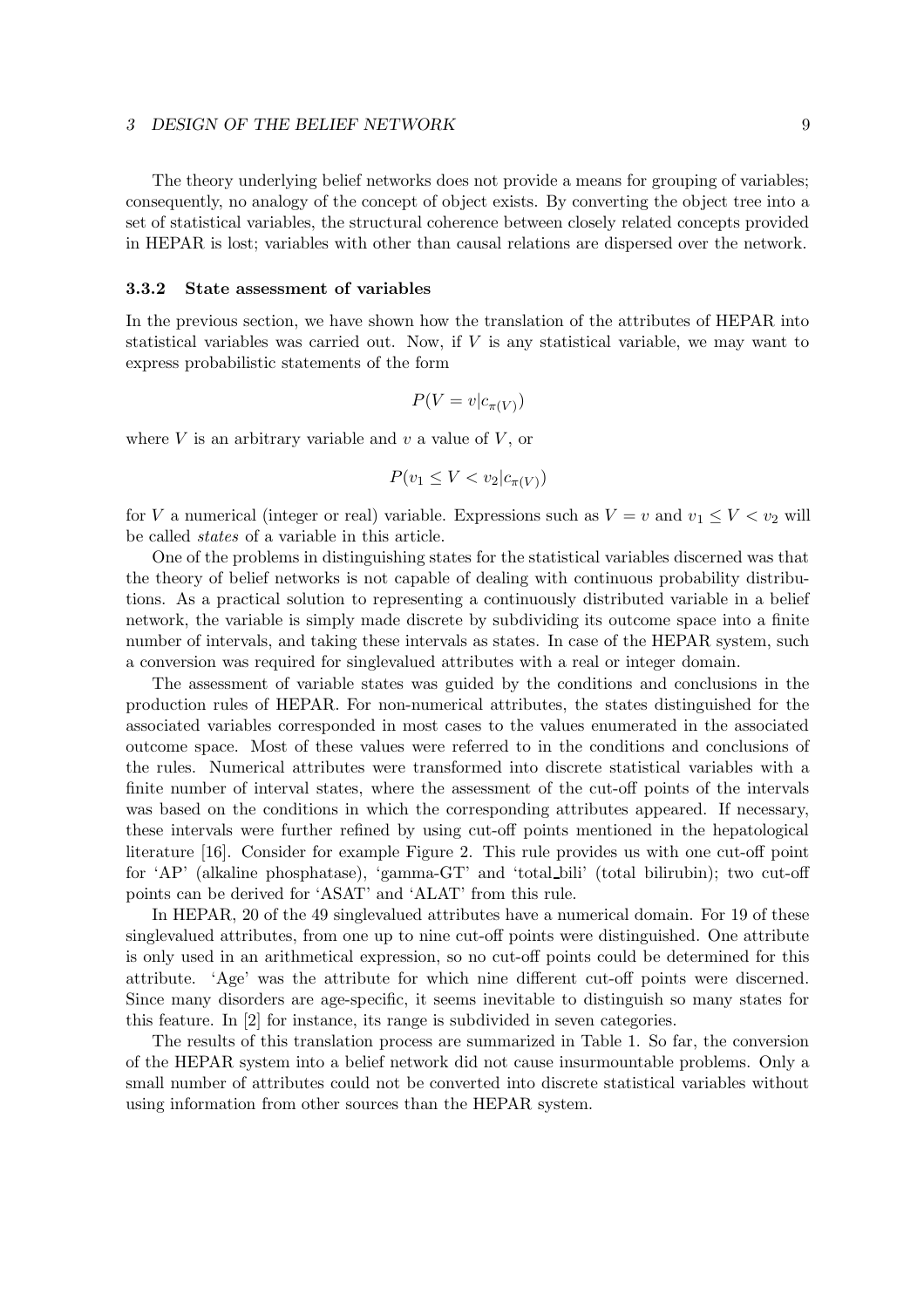| Attributes in HEPAR |     | Derived variables |        |           |  |  |               |  |               |   |    |         |
|---------------------|-----|-------------------|--------|-----------|--|--|---------------|--|---------------|---|----|---------|
|                     |     |                   |        |           |  |  |               |  | No. of values |   |    |         |
| Type                | No. | No.               |        |           |  |  | 2 3 4 5 6 7 8 |  |               | 9 | 10 | unknown |
| yes/no              | 30  | 30                | 30     |           |  |  |               |  |               |   |    |         |
| singlevalued        | 49  |                   |        |           |  |  |               |  |               |   |    |         |
| textvalue           | 29  | 29                | 20 5 4 |           |  |  |               |  |               |   |    |         |
| numerical interval  | 20  | 20                |        | 8 3 2 1 2 |  |  |               |  | 2             |   |    | $1*$    |
| multivalued         | 23  | > 246             | 242    |           |  |  |               |  |               |   |    | $**$    |

Table 1: Summary of the results of the conversion of HEPAR attributes into discrete statistical variables. <sup>\*)</sup> No cut-off points could be derived from the HEPAR rule base. <sup>\*\*)</sup> In the current implementation, no domain is specified for the multivalued attribute 'drug', nor is the attribute applied in the rules.

#### 3.3.3 Detecting causal relations between variables

In rule-based systems, attributes are placed into relation with each other by means of production rules. In a diagnostic expert system like HEPAR, most of these relations concern associations between disease manifestations on the one hand and diagnostic conclusions on the other hand, which are largely heuristic and not causal in nature.

Although the notion of causality employed in belief networks is interpreted somewhat broadly as any relationship in which one variable influences another, the differences between heuristic and causal knowledge imply that rules cannot be translated into causal graphs in a straightforward way. The analysis of the rule base of the HEPAR system was thus guided by the question of how the associations had to be interpreted in terms of causality. It turned out that in broad outline three different possibilities can be distinguished:

- 1. The condition (e.g. age) is viewed as one of the 'causes' of the conclusion (e.g. Wilson's disease).
- 2. The condition (e.g. Kayser-Fleischer rings) is viewed as one of the effects of the conclusion (e.g. Wilson's disease).
- 3. Both a condition (e.g. Kayser-Fleischer rings) and a conclusion (e.g. chronic duration of complaints) are viewed as the effects of a common cause (e.g. Wilson's disease).

In the last case, we see that a variable taking part in a causal relation is actually missing in the rule concerned. As we shall see in the following, in designing a belief network, taking a set of production rules as a point of departure will yield an incomplete belief network. So, it will be necessary to add several intermediate vertices in order to obtain a satisfactory description of the causal disease mechanisms involved. We have used additional knowledge from hepatological textbooks, in particular [34], in order to extend the heuristic associations in the rules to causal relations.

We shall illustrate this process with the help of the HEPAR rule shown in Figure 3. In this rule, findings from history and physical examination are associated with a conclusion stating that the patient's disorder is chronic. An analysis of the relations between the variables corresponding to the mentioned object-attribute-value triples in terms of causes and effects is summarized in the following paragraph. Variables occurring in the rule have been indicated in italic.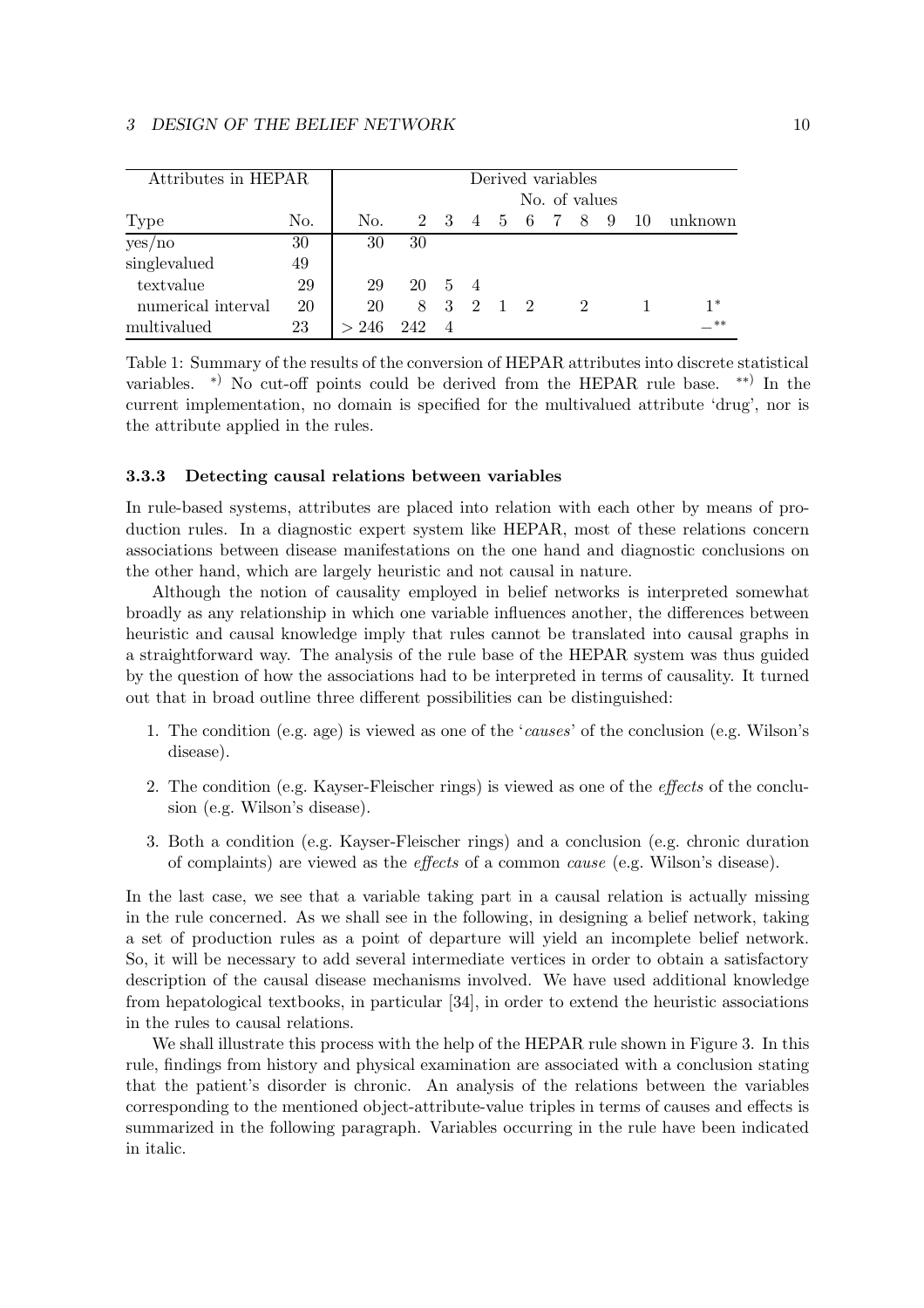#### if

```
greaterthan(patient,time_course,26) or
 same(patient,complaint,haematemesis) or
  same(patient,signs,xanthomata) or
 same(patient,signs,testicular_atrophy) or
 same(patient,signs,spider_angiomas) or
 same(patient,signs,palmar_erythema) or
  same(patient,signs,Kayser_Fleischer_rings) or
  same(patient,signs,gynaecomastia) or
  same(patient,signs,oesophageal_varices) or
 same(patient,signs,caput_medusae) or
 same(patient,signs,butterfly_erythema)
then
  conclude(complab,duration,chronic) with CF = 1
fi
```
Figure 3: Heuristic knowledge in the HEPAR system.

The *time course* of the disorder is a direct result of its acute, subacute or chronic *duration*. Two sorts of chronic disorder of the liver are of importance in this respect: cirrhosis and chronic active hepatitis. The two major complications of cirrhosis are hepatocellular failure and portal hypertension. Portal hypertension may lead to the development of portasystemic collaterals such as oesophageal varices and caput medusae (dilated skin veins surrounding the navel); rupture of an oesophageal varix causes haematemesis (vomiting of blood). The pathogenesis of testicular atrophy, gynaecomastia, spider angiomas and palmar erythema in subjects with cirrhosis is not entirely clear, but seems related to abnormal sex hormone metabolism, among others a raised oestrogen concentration as a consequence of decreased liver function. (Oestrogens are metabolized largely by the liver.) Kayser-Fleischer rings are almost pathognomonic for Wilson's disease, but can also be found in primary biliary cirrhosis. In both disorders, the liver is usually cirrhotic. Primary biliary cirrhosis causes obstruction of the small intrahepatic biliary ducts, and since in chronic cholestasis very high plasma lipid levels can occur, xanthomata (deposits of lipids in the skin) may also appear in this disease. Chronic active hepatitis, in itself a type of chronic liver disease, is also a likely cause of cirrhosis. One of the disorders resulting in chronic active hepatitis is autoimmune chronic hepatitis, which is associated with *butterfly erythema*.

Part of the knowledge lacking in the production rule analysed above is represented in other HEPAR rules, namely the rules concerning portal hypertension, Wilson's disease, primary biliary cirrhosis and autoimmune chronic hepatitis. When represented as a causal graph Figure 4 is obtained. As can be seen, all conditions in the example rule from Figure 3, except the first, correspond to variables directly or indirectly influenced by a variable which also influences the variable corresponding to the rule's conclusion. The vertex 'cirrhosis' has been added to enable connecting the conclusion to the conditions 2, 4-6 and 8-10; the vertices labelled 'portal hypertension', 'portasystemic collaterals', 'liver function' and 'oestrogens' have been added here to obtain a more natural causal, pathophysiological description in correspondence with that provided in the textbooks. The disease causally related to condition 11 (butterfly erythema) is 'autoimmune chronic hepatitis', which has been added to the graph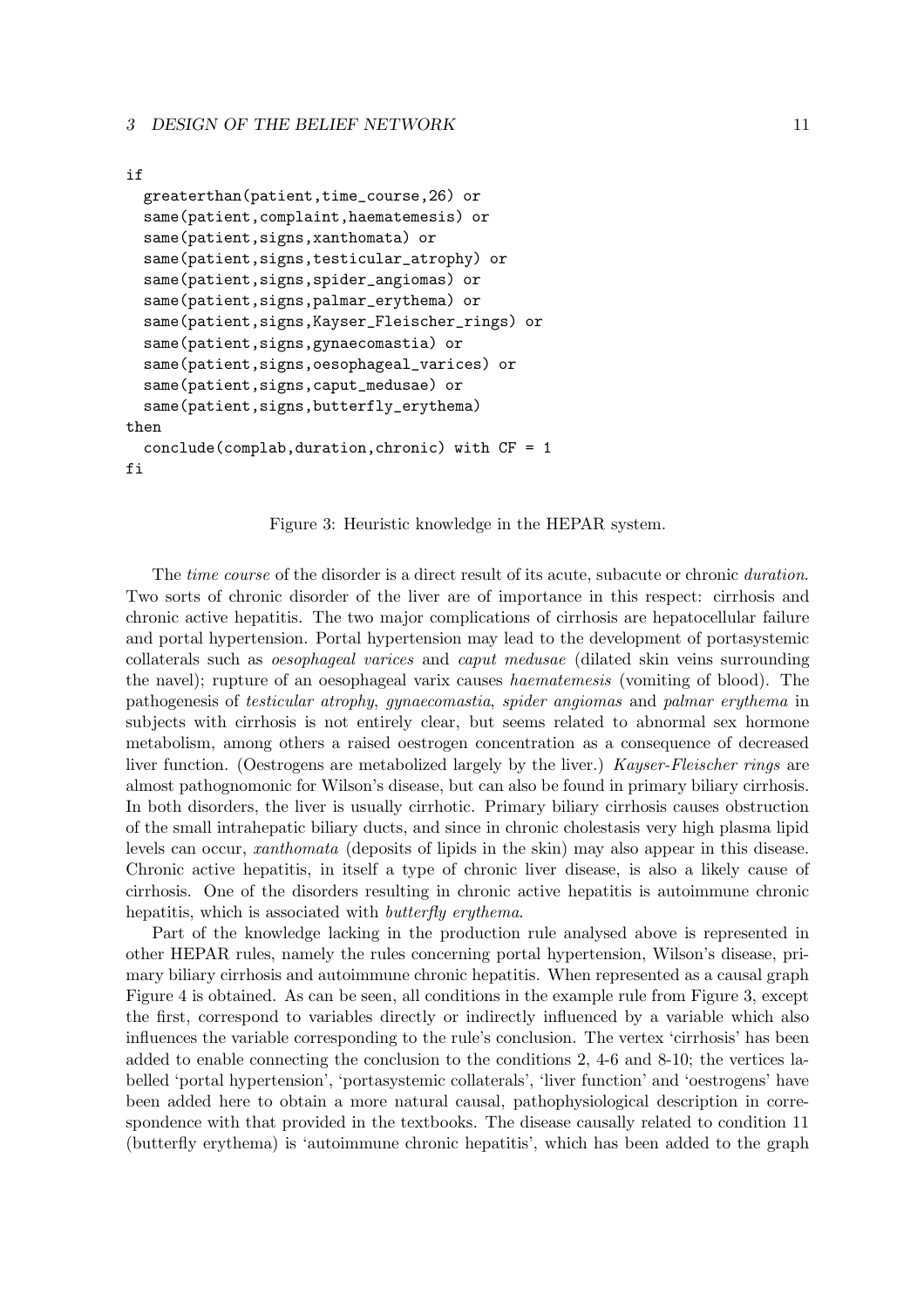

Figure 4: Causal graph corresponding to the Hepar rule in Figure 3; additional causal knowledge is derived from textbooks. Added variables are dashed.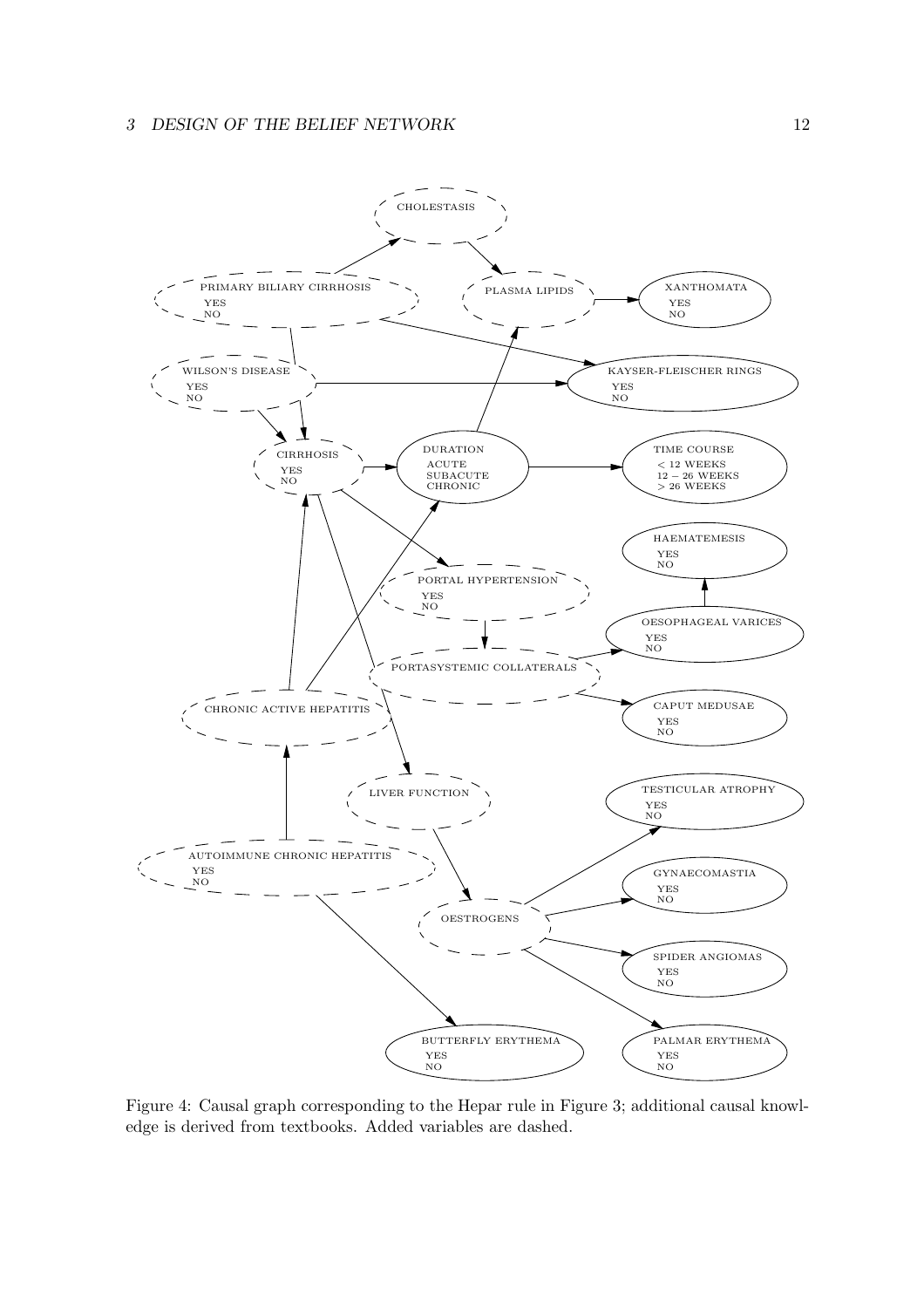

Figure 5: Global graph structure for a diagnostic belief network.

as a common cause of 'cirrhosis' (via 'chronic active hepatitis') and 'butterfly erythema'. In a similar way, condition 7 (Kayser-Fleischer rings) caused addition of the vertices 'primary biliary cirrhosis' and 'Wilson's disease', while condition 3 (xanthomata) has been explained by means of 'cholestasis' and 'plasma lipids'.

This example brings into the picture a third type of reasoning in addition to causal and heuristic reasoning: taxonomic reasoning. Taxonomic reasoning is based on hierarchical classification of concepts in groups and subgroups according to common features. The higher a concept is placed into a hierarchy, the more general it is. In HEPAR, for instance, this type of reasoning is applied in the rules concerning specific diseases. One of the questions that arose in representing taxonomic knowledge in a causal graph is whether the arcs between the vertices should be drawn from vertices representing specific concepts to vertices representing more general concepts, or the other way around. It is easy to see that, as far as taxonomies of disorders are concerned, we should follow the first approach, since disorders are categorized according to common features resulting from the disorders. The resulting method is depicted in Figure 5. Part of the graph in Figure 4 may thus also be interpreted as a hierarchy, with the vertex 'duration' representing the most general concept, 'cirrhosis' and 'chronic active hepatitis' as intermediate concepts, and 'primary biliary cirrhosis', 'Wilson's disease' and 'autoimmune chronic hepatitis' as the most specific concepts, being specific disorders.

#### 3.3.4 Cycles in graphs and pathophysiological knowledge

Representing causal knowledge as a graph as described in the previous subsection does not necessarily render a causal graph. As we have discussed in Section 3.1, a causal graph is by definition acyclic; in representing pathophysiological knowledge, however, cycles may be introduced. So, the restricted expressive power of belief networks in representing cyclic infuences may hinder a natural representation of medical knowledge. In developing our causal graphs, we obtained directed cycles representing positive feedback influences, as well as cycles representing negative feedback influences. Although we do not provide a theoretical solution to dealing with directed cycles in the article, we show that by means of domain-specific ar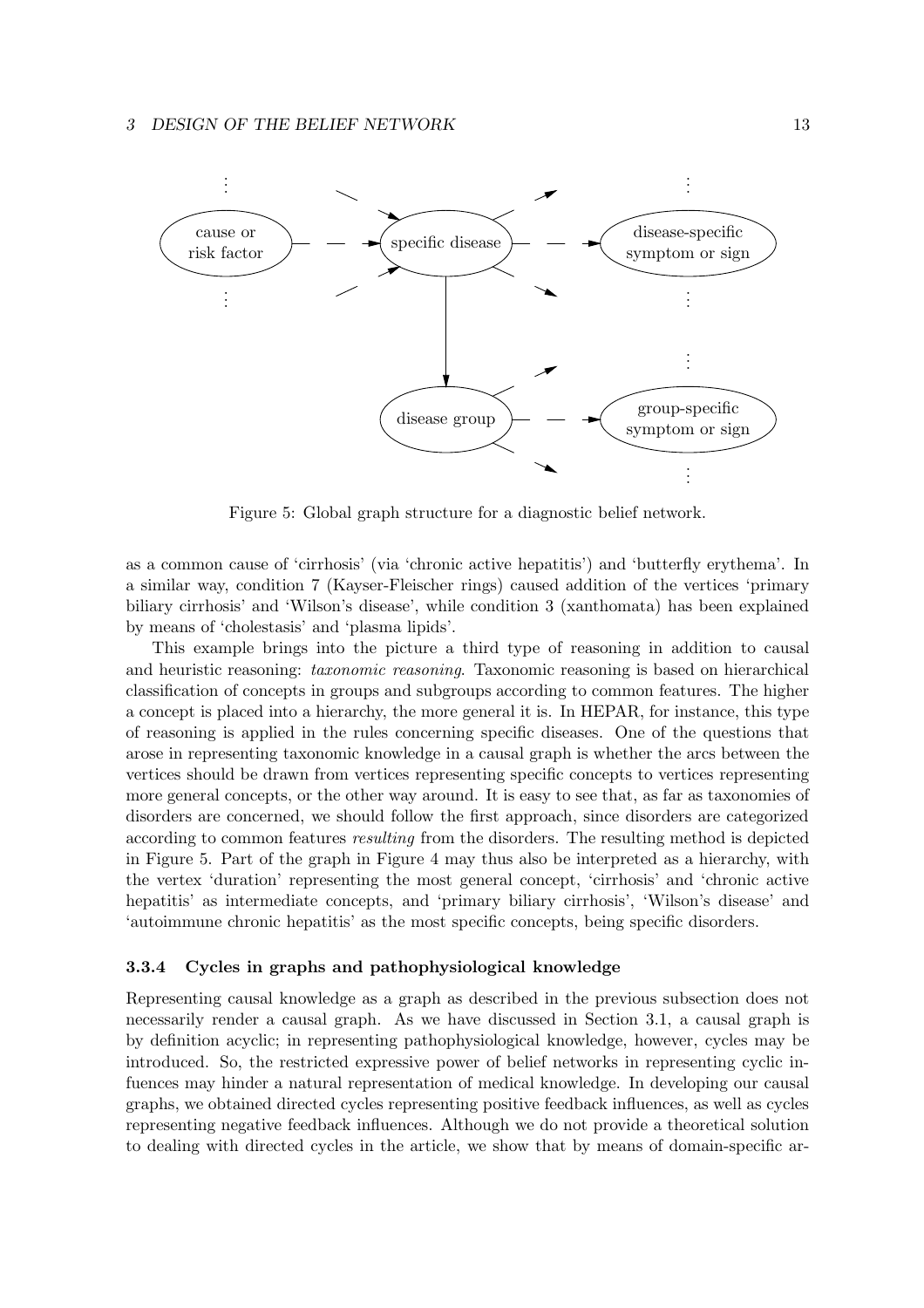guments, the cycles may be cut. Here, we only discuss the handling of negative feedback influences. The process is illustrated by a causal graph for cirrhosis which we developed in converting the HEPAR system.

The graph in Figure 6 represents the causal relations between cirrhosis, portal hypertension and ascites (fluid in the peritoneal cavity). As depicted, the distortion of the liver architecture in cirrhosis may lead to portal hypertension and, as a consequence of a partial block to hepatic venous outflow, to an increased exudation of hepatic lymph possibly exceeding the reabsorption capacity. In that case, the additional protein-rich lymph exudes from the liver surface into the peritoneal cavity. Another complication of cirrhosis is an impaired liver cell function, which may result in a reduced albumin synthesis. Both the albumin loss to the peritoneal cavity and the impaired synthesis of albumin affect the amount of serum albumin; the plasma volume determines its actual concentration. When portal hypertension is transmitted back to the splanchnic area, transudation of fluid into the peritoneal cavity will result, which is also favoured by a reduced colloid osmotic pressure consequent to reduced serum albumin. Because of this loss of fluid into the peritoneal compartment and of pooling of blood in the splanchnic circulation, the 'effective' blood volume is reduced. Renal perfusion therefore falls and the kidneys retain sodium (and water), so that the plasma volume increases. This renal regulatory mechanism is represented as the cycle numbered '1' in Figure 6. This negative feedback process, which is also effective under normal conditions, takes care of a stable plasma volume. Splanchnic pooling results through this cycle in a resetting of the plasma volume to a higher level. Because of this and since the renal regulatory mechanism is in fact beyond the scope of the domain, it seems justified to draw an arc between 'splanchnic pooling' and 'plasma volume', and to remove the remainder of the cycle from the graph. The second cycle depicted in the graph represents a pathological negative feedback process. The effect of splanchnic fluid transudation on the plasma volume, however, is undone by the above-mentioned renal regulatory mechanism. Therefore, cycle 2 may safely be cut by removing the arc from 'splanchnic fluid transudation' to 'plasma volume'.

# 3.3.5 Final adjustment of the causal graph

In addition to the problem of handling cyclic causal influences in a causal graph, we have to solve the problem of keeping the number of vertices as small as possible. The main reasons for this are:

- Since many of the corresponding variables are hardly accessible for observation, probabilities with regard to them will not be available in literature nor obtainable from experts.
- Inference speed will decrease considerably as the number of variables in the belief network increases.

We recognize two methods for reducing the number of vertices. The first one involves cutting off dead-end paths without any vertices representing diagnostic hypotheses or disease manifestations. Because paths not involving such vertices are not of interest in diagnostic problem-solving, they may be removed. In the second approach, we omit some of the intermediate vertices; the remaining ones are connected in an obvious way, as is illustrated in Figure 7 which has been obtained from Figure 6.

The gain expected from a reduction of the number of additional vertices should be weighted against the loss of information involved. Leaving out intermediate steps in causal mechanisms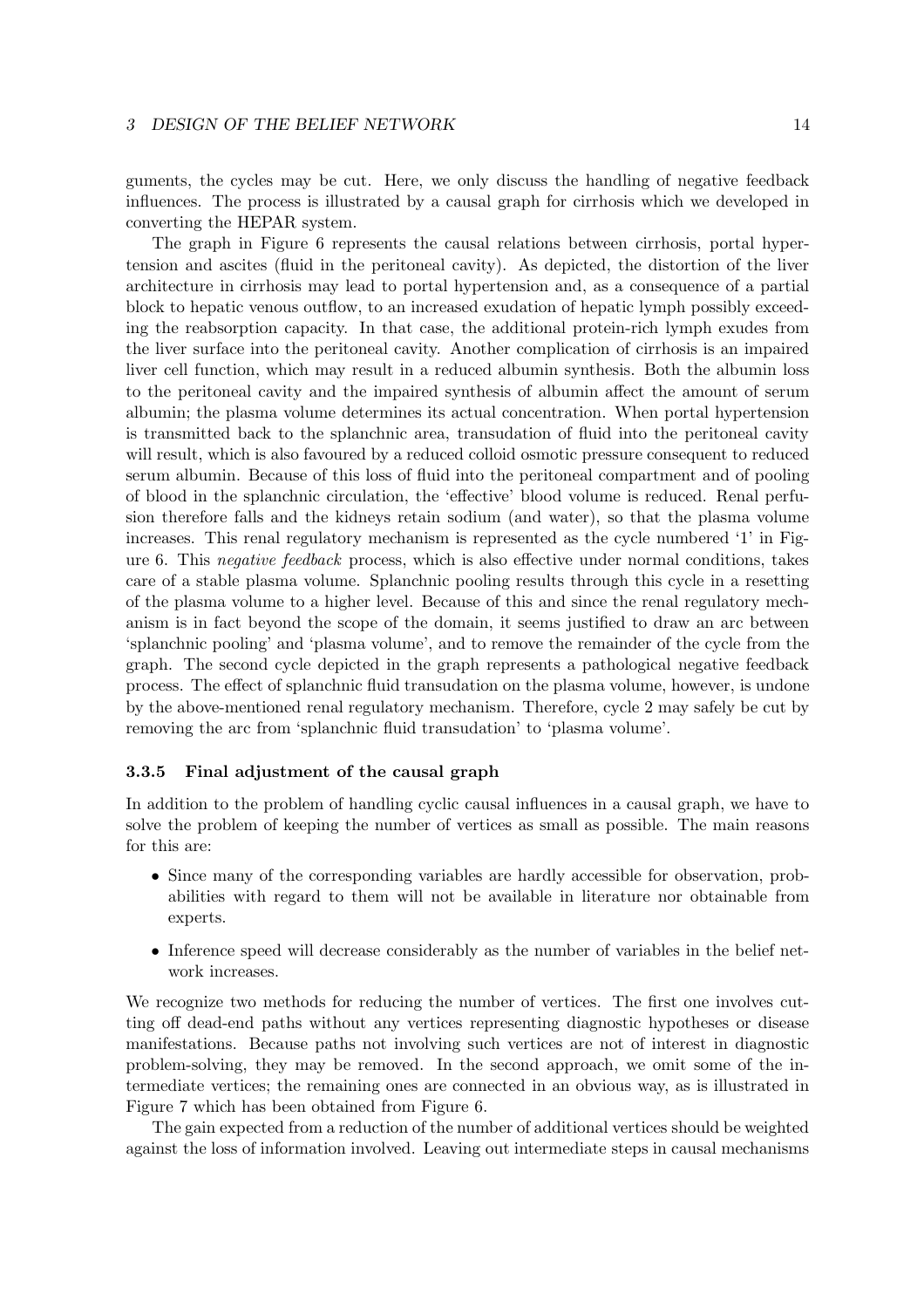

Figure 6: Cycle 1 represents a negative feedback process for keeping the plasma volume up to a constant level. The effect of splanchnic pooling on this process basically is an adjustment of the plasma volume to a higher steady state. It therefore seems justified to eliminate the dashed vertices and redirect the arc departing from 'splanchnic pooling' to 'plasma volume'. Since the effect of splanchnic fluid transudation on the plasma volume is undone by the above-mentioned regulatory mechanism, cycle 2 can harmlessly be interrupted by removing the crossed arc.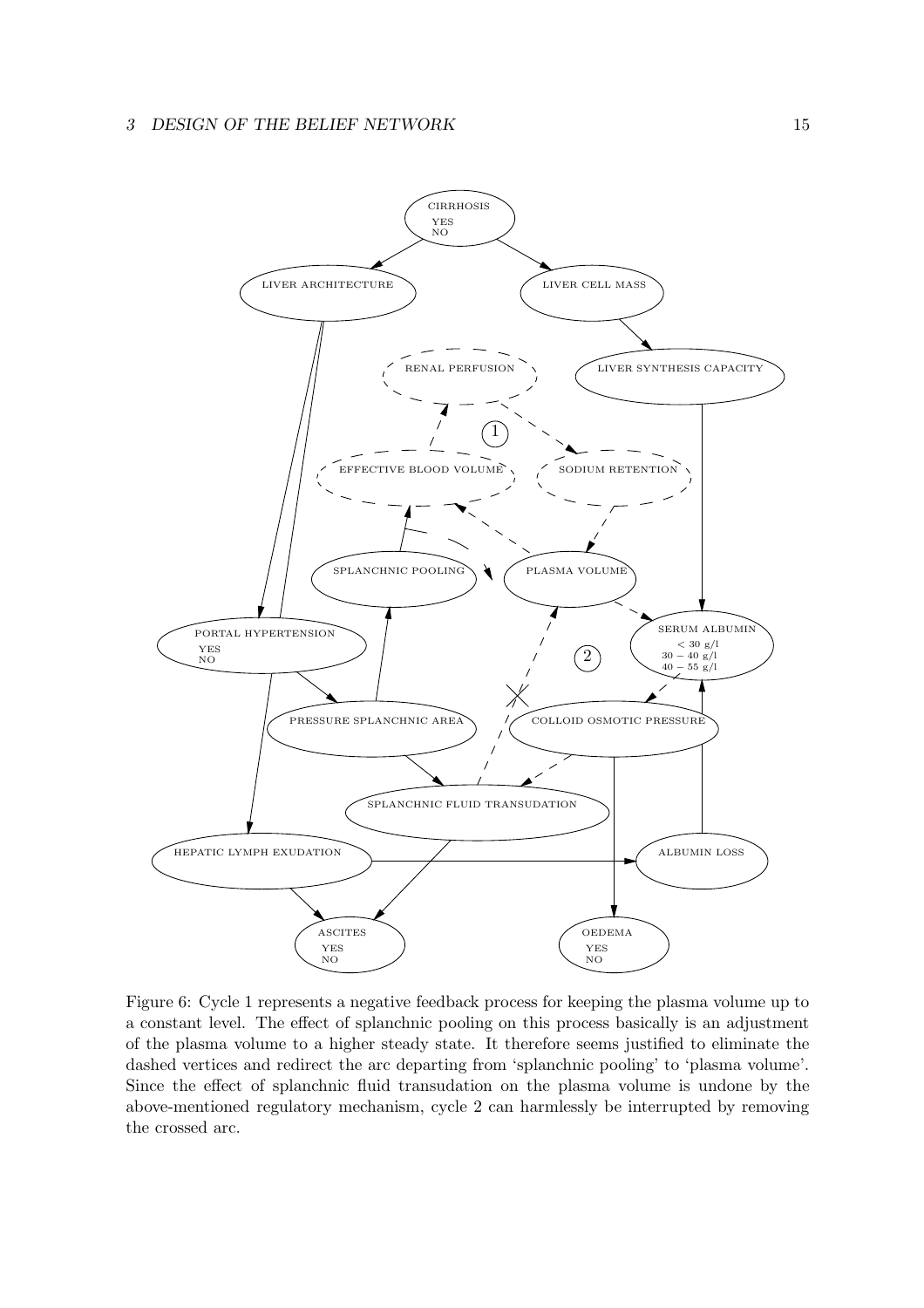

Figure 7: A strongly simplified version of the graph in Figure 6. Vertices not discerned in HEPAR have been removed. A pair of vertices has been connected by an arc iff in the original graph a path existed between them.

renders the network harder to interpret and harder to adjust. We have therefore been very reluctant in applying this method.

## 3.4 Probability assessment

### 3.4.1 Sources of probabilistic information

After having carried out the steps discussed above, several causal graphs were obtained. In turning these into belief networks, we had to find a fill-in for the assessment functions by (conditional) probabilities.

On first thought, we hoped it might be possible to derive this probabilistic information from the certainty factors specified in the production rules in the HEPAR system. However, recall from the preceding sections that none of the production rules could directly be translated into a causal graph with the conclusion as a vertex having incoming arcs originating from vertices representing the conditions. So, the certainty factors specified in the production rules could not be applied as the basis of probability assessment. We have therefore consulted standard medical textbooks for collecting such probabilistic information [34, 21].

One of the difficulties encountered in obtaining assessment functions from medical literature is that usually in describing diseases a non-numerical notion of uncertainty is employed, featured by terms such as 'rare', 'common', 'almost all', etcetera. In case probabilistic information is specified, it is often incomplete. Also, available conditional probabilities may concern variables not causally related to each other, usually rendering these numbers useless for specifying the assessment functions in a belief network. Such information can, however, be applied for the evaluation of a belief network. Furthermore, probabilistic information from the literature is not always based on the population of the country concerned. Because factors such as hospital referral patterns and geographical variation in disease presentation play a role, probabilistic information available from studies carried out elsewhere may not be useful. Non-conditional probabilities seem to be more susceptible to population characteristics than conditional probabilities are.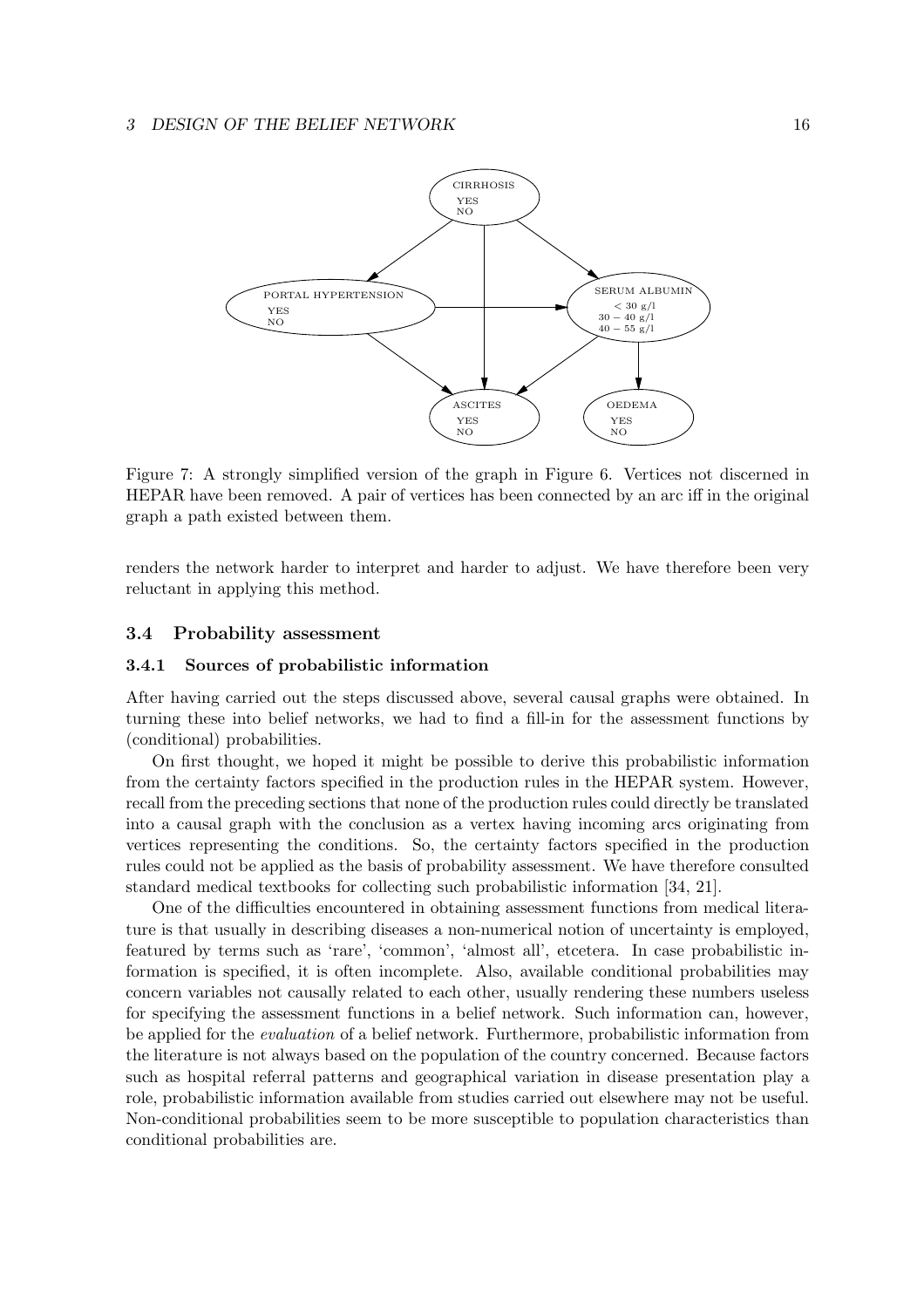

Figure 8: Causal graph representing some qualitative knowledge with regard to Wilson's disease.

One way to simplify obtaining probabilistic information is to reduce the number of parents of a given vertex in a causal graph. This may be done by introducing 'summarizing' intermediate vertices, a technique known as 'divorcing multiple parents' [19]. The main advantage of this technique is that conditional probabilities  $P(V = v \mid v^1 \wedge \cdots \wedge v^n)$  where *n* is small, say less than 4, are much easier to estimate than for  $n$  large. For our application, the number of parents of vertices was always limited.

# 3.4.2 Estimating probabilities

We shall illustrate the process of probability assessment using information from medical literature, by discussing the belief network we obtained for Wilson's disease in some detail. This disorder is attended with low levels of serum caeruloplasmin and progressive copper accumulation in the liver. To be more precise, it is the genotype with regard to this disease which influences serum caeruloplasmin and hepatic copper levels. The capacity of the hepatocytes to store copper is eventually exceeded and release into blood and uptake in extrahepatic sites occurs, causing extrahepatic disease and Kayser-Fleischer rings. In Figure 8, the relationships among the above-mentioned concepts have been represented by means of a causal graph. Clinical manifestations, here summarized in the vertex 'Wilsonian symptoms', can be due to liver involvement as well as to involvement of other organs.

From the observation that Wilson's disease is a recessively inherited disorder all homozygous subjects will eventually have symptoms of, the values for the assessment function for the vertex 'Wilson's disease' follow immediately. Only subjects with a pair of 'Wilson's alleles' have the disease. Hence, the values of the assessment function  $\gamma_D$  are as depicted in the right half of Table 2.

According to Mendelian laws, we have

$$
P(g_1) = P(g_1) \cdot P(g_1) + \frac{1}{2}P(g_1) \cdot P(g_2) + \frac{1}{4}P(g_2) \cdot P(g_2)
$$

in non-consanguineous societies. Rewriting this equation results in

$$
P(g_2) = -P(g_1) + \sqrt{P(g_1) \cdot (4 - 3P(g_1))}.
$$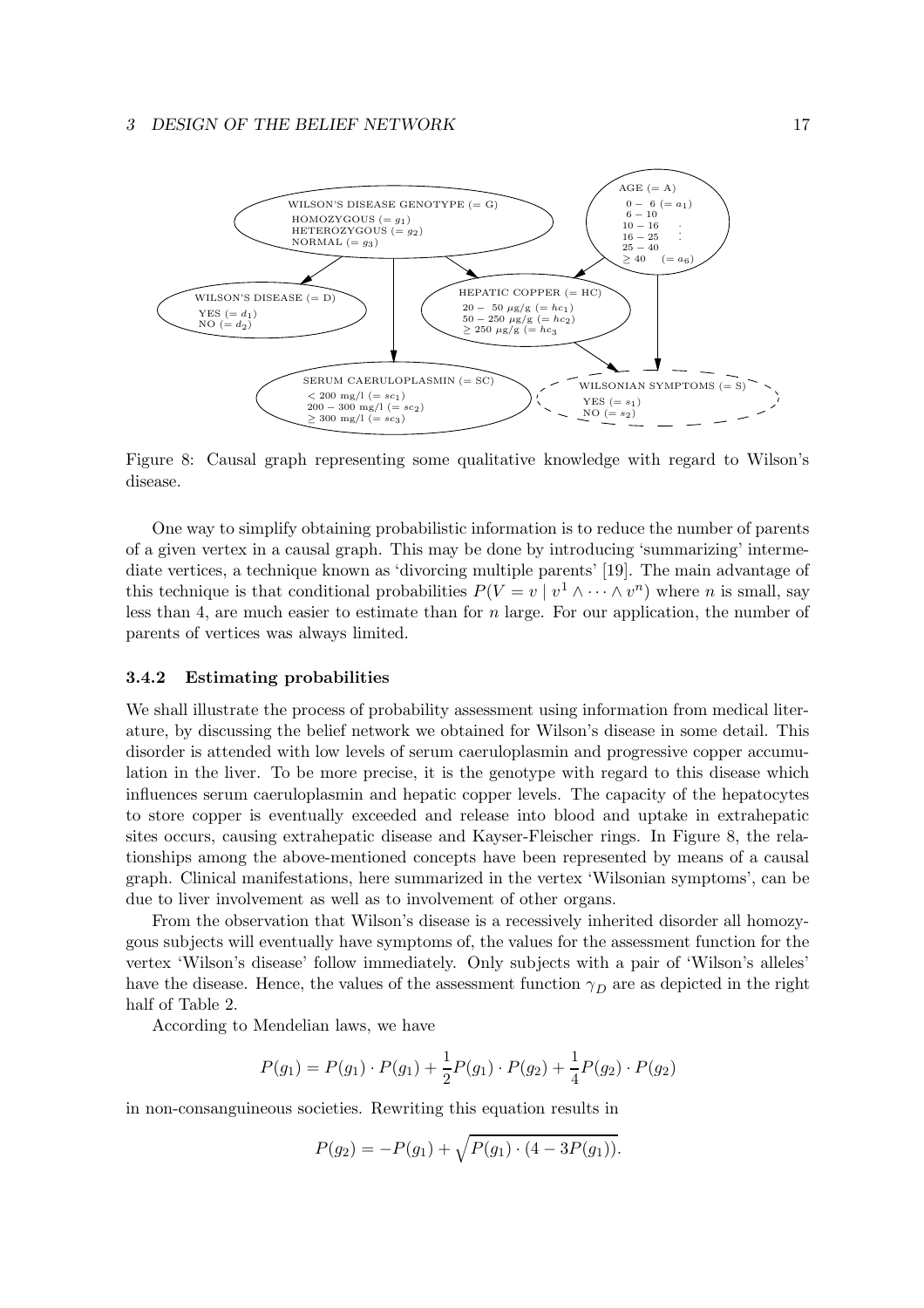|                           | $\gamma_G(g_i)$ | $\gamma_D(d_j \mid g_i)$ | Wilson's disease |    |
|---------------------------|-----------------|--------------------------|------------------|----|
| Wilson's disease genotype |                 |                          | ves              | no |
| Homozygous                | 0.00003         | Homozygous               |                  |    |
| Heterozygous              | 0.01092         | Heterozygous             |                  |    |
| Normal                    | 0.98905         | Normal                   |                  |    |

Table 2: Assessment functions  $\gamma_G(g_i)$  and  $\gamma_D(d_j | g_i)$ .

From the literature we have that the world-wide prevalence of Wilson's disease is about one in 30000, we can now assess  $\gamma_{\rm C}$ . Its values are given in the left part of Table 2.

Here, we have to keep in mind, however, that we are developing a belief network for use in hepatological patients, in whom the prevalence of Wilson's disease is much higher. With regard to 'age', a similar problem occurs: age distribution in the population of a specialized liver unit is very likely to differ from that in normal population. For serum caeruloplasmin, we found that 94.9% and 20.4% of homo- and heterozygotes for the Wilson's disease gene, respectively, have levels below 200 mg/l [30]. A table containing a summary of analytical data (means and standard deviations) in patients with Wilson's disease, heterozygous carriers, and control subjects [29], allowed us to estimate values for the assessment function  $\gamma_{SC}$  for caeruloplasmin levels, using statistical techniques assuming normal distribution.

|                       | Hepatic copper                   |  |                                 |  |  |  |
|-----------------------|----------------------------------|--|---------------------------------|--|--|--|
|                       | $(\mu g/g \, dy \text{ weight})$ |  |                                 |  |  |  |
| Group                 | No.                              |  | Range Mean $\pm$ SD             |  |  |  |
| Wilson's disease:     |                                  |  |                                 |  |  |  |
| Asymptomatic          |                                  |  | 36 $152 - 1828$ 983.5 $\pm$ 368 |  |  |  |
| Symptomatic           | 33                               |  | $94 - 1360$ $588.3 \pm 304$     |  |  |  |
| Heterozygous carriers | 14                               |  | $39 - 213$ $117.0 \pm 51$       |  |  |  |
| Normal subjects       | 16                               |  | $20 - 45$ $31.5 \pm 6.8$        |  |  |  |

Table 3: Summary of analytical data in patients with Wilson's disease, heterozygous carriers, and control subjects. Source: [29].

The same techniques were applied to the information with regard to hepatic copper levels, reproduced in Table 3. Contrary to serum caeruloplasmin, the hepatic copper concentration is not only influenced by the Wilson's disease genotype, but also by age. This applies only to homozygous patients, however. In normal subjects and heterozygous carriers, hepatic copper concentration does not vary with age, so that we have

$$
P(hc_i \mid g_j \land a_k) = P(hc_i \mid g_j) \text{ if } j \neq 1.
$$

These values are given in the lower half of Table 4, which has been derived from Table 3 as described above. With regard to homozygotes, conditioning on the values of S (Wilsonian symptoms) gives us

$$
P(hc_i \mid g_1 \wedge a_k) = \sum_s P(hc_i \mid g_1 \wedge a_k \wedge s) \cdot P(s \mid g_1 \wedge a_k).
$$

We next assumed that the influence of age on hepatic copper can be neglected once we know whether a Wilson's disease patient is symptomatic or not. The last equation can then be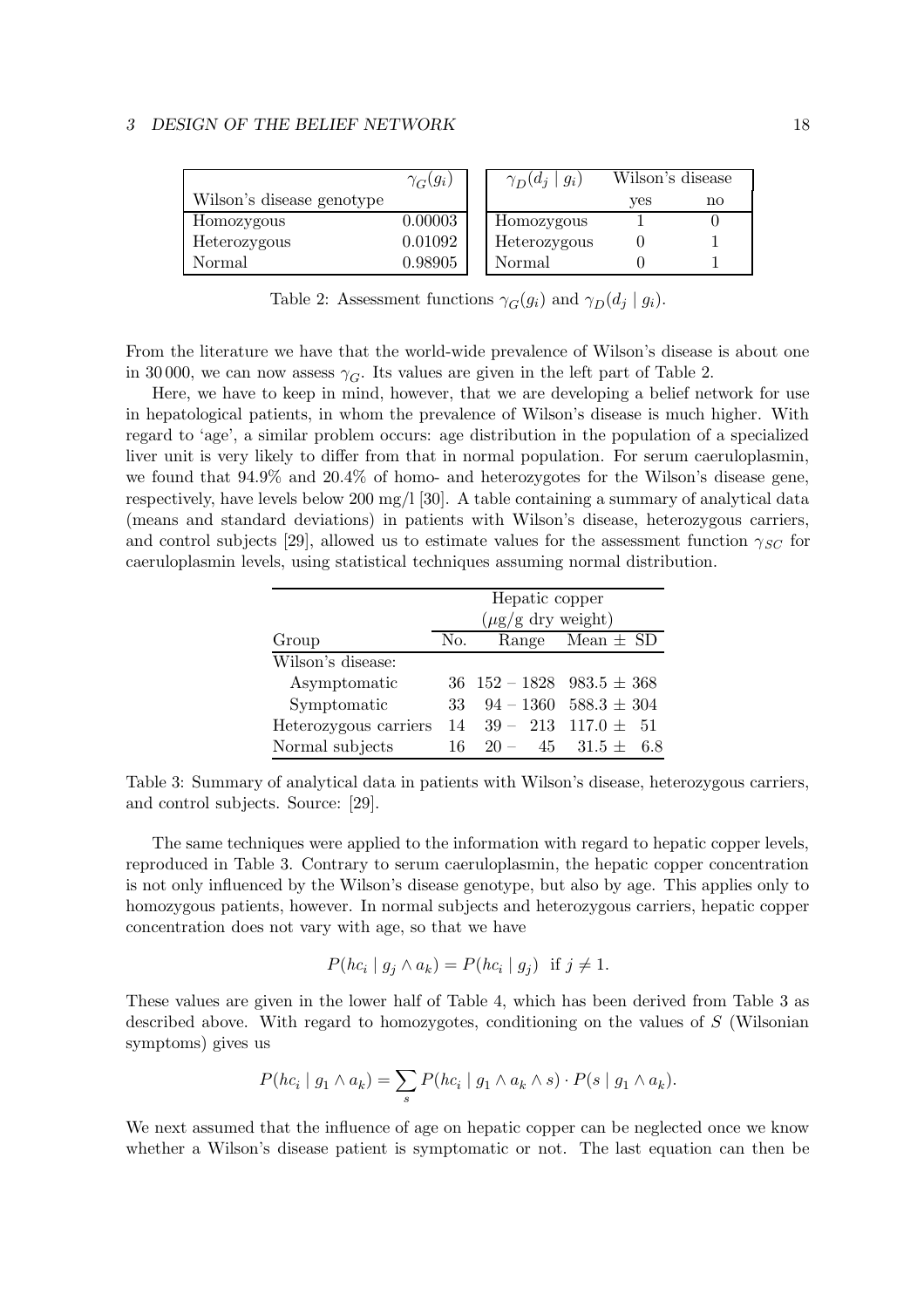|                       | Hepatic copper $(\mu g/g \, dry \, weight)$ |                             |                             |  |  |  |  |  |
|-----------------------|---------------------------------------------|-----------------------------|-----------------------------|--|--|--|--|--|
| Group                 | < 50                                        | $50 - 250$                  | > 250                       |  |  |  |  |  |
| Wilson's disease:     |                                             |                             |                             |  |  |  |  |  |
| Asymptomatic          | 0.0056<br>$0.0020 - 0.0139$                 | 0.0176<br>$0.0079 - 0.0356$ | 0.9768<br>$0.9505 - 0.9901$ |  |  |  |  |  |
| Symptomatic           | 0.0384<br>$0.0166 - 0.0793$                 | 0.0951<br>$0.0542 - 0.1473$ | 0.8665<br>$0.7734 - 0.9292$ |  |  |  |  |  |
| Heterozygous carriers | 0.0951<br>$0.0294 - 0.2327$                 | 0.9004<br>$0.7666 - 0.9494$ | 0.0045<br>$0.0007 - 0.0212$ |  |  |  |  |  |
| Normal subjects       | 0.9967<br>$0.9857 - 0.9994$                 | 0.0033<br>$0.0006 - 0.0143$ | $\theta$                    |  |  |  |  |  |

Table 4: Conditional probabilities of the values of hepatic copper concentration given Wilson's disease genotype and presence or absence of Wilsonian symptoms. The probabilities are derived from Table 3 by statistical methods assuming normal distribution. The probability intervals on the lower lines are meant as an indication of the accuracy of the corresponding probabilities on the upper lines.

simplified to:

$$
P(hc_i \mid g_1 \wedge a_k) = \sum_s P(hc_i \mid g_1 \wedge s) \cdot P(s \mid g_1 \wedge a_k)
$$

Note that eventually all untreated subjects with a pair of Wilson's disease genes will become symptomatic Wilsonian patients. Then, Figure 9 provides us with the required information for assessing the conditional probabilities  $P(s | g_1 \wedge a_k)$ . The conditional probabilities  $P(hc | s_1)$  $g_1 \wedge s$  can be assessed from Table 4, so that we can compute the remaining values of  $\gamma_{HC}$ .

The resulting belief network for Wilson's disease is shown in Figure 10. The bar charts in this figure show the prior probability distributions for the variables. We have added vertices for the inheritance of Wilson's disease (Wilson's disease genotype of mother, father and sibling). Wilsonians symptoms have been futher specified as Kayser-Fleischer rings, cirrhosis, psychiatric, neurological and renal disease; the corresponding assessment functions have been obtained from [34].

#### 3.4.3 Preliminary evaluation of the belief network

Evaluation of the belief network for Wilson's disease has been carried out by using data from patients with Wilson's disease, and by comparing the probabilities concerning symptoms and signs, when certain evidence was entered into the graph, with statistical information concerning Wilson's disease in the literature. For purpose of the evaluation, we have tried to simulate the situation of an internal medicine clinic. In that case, the prevalence of Wilson's disease is much higher than in the general population. We assumed that Wilson's disease will be encountered in about one in 200 patients. As an example, using data of a patient that has been used in the evaluation of the HEPAR system, resulted in a probability of Wilson's disease of 0.774; the HEPAR system was also capable of concluding the patient to suffer from Wilson's disease with a certainty factor equal to 0.69. Similar results were obtain for five patients reported in the medical literature [6].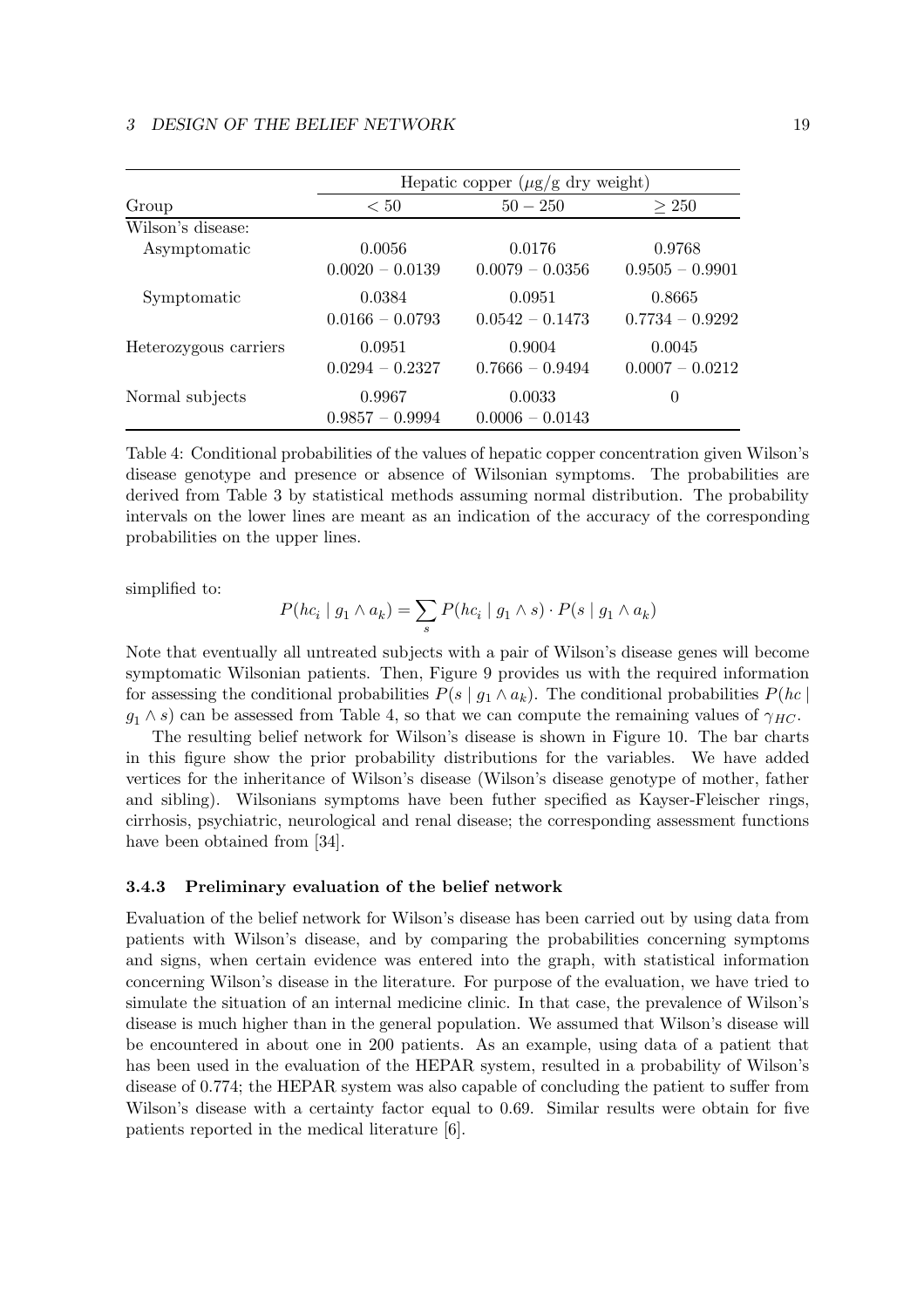

Figure 9: Cumulative percentage of 121 patients,  $F(x)$ , with onset of overt symptoms of Wilson's disease before age x. Source: [29].

Since eventually all untreated homozygotes for the Wilson's disease gene will become symptomatic Wilsonian patients, the dashed lines and corresponding percentages give us the probabilities of symptomatic Wilson's disease in homozygous subjects from the distinct age groups.

The belief network was next evaluation in a test in which, after entering certain combinations of evidence mentioned in the literature, computed probabilities were compared with qualitative and quantitative statements concerning Wilson's disease that have appeared in literature. Because most of these statements were qualitative in nature, it was not possible to obtain precise evaluation results in this study. We had the impression that the probabilities computed using the belief network, fitted the descriptions in the literature quite closely.

# 4 Discussion

Diagnostic problem-solving in medicine can be considered from many different perspectives. The same is true for computer-based decision-support systems, such as medical expert systems. On the one hand, assistance in medical diagnosis can be offered by expert systems employing heuristic reasoning models, based on the experience of clinicians in the management of their patients. In such systems, decisions as to which diagnostic procedures ought be untertaken for a given patient, are implicitly embodied in the knowledge encoded and is applied by means of some diagnostic strategy [14]. On the other hand, decision theory, being a combination of probability theory and utility theory, makes it possible to explicitly reason about such decisions, allowing the analysis of cost/benefit considerations of any action undertaken by the clinician, an application not readily accessible by the heuristic models. However, the development of such decision-theoretical systems for areas of the size that can be handled by current expert system technology, is a major undertaking. It therefore seems attractive to consider starting the development of such decision-theoretical models by taking existing heuristic expert systems as a point of departure. Belief networks may be taken as a starting point for the development of decision-theoretical models.

In the present article, we have described an experiment on converting a rule-based expert system into a belief network, looking at the notion of belief network primarily as a means for representing causal medical knowledge. Rule-based systems for medical diagnosis, however,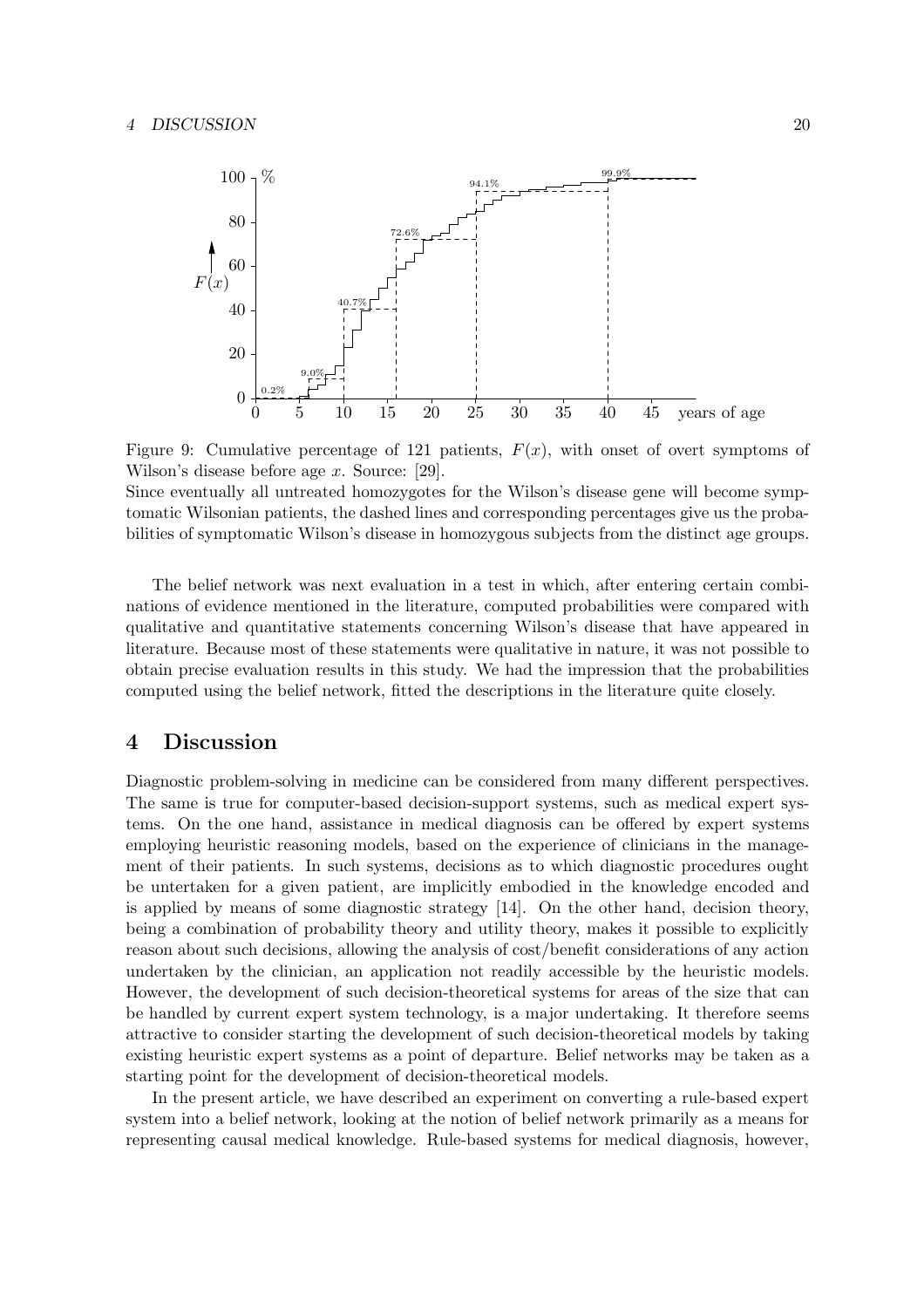## 4 DISCUSSION 21



Figure 10: Belief network for Wilson's disease.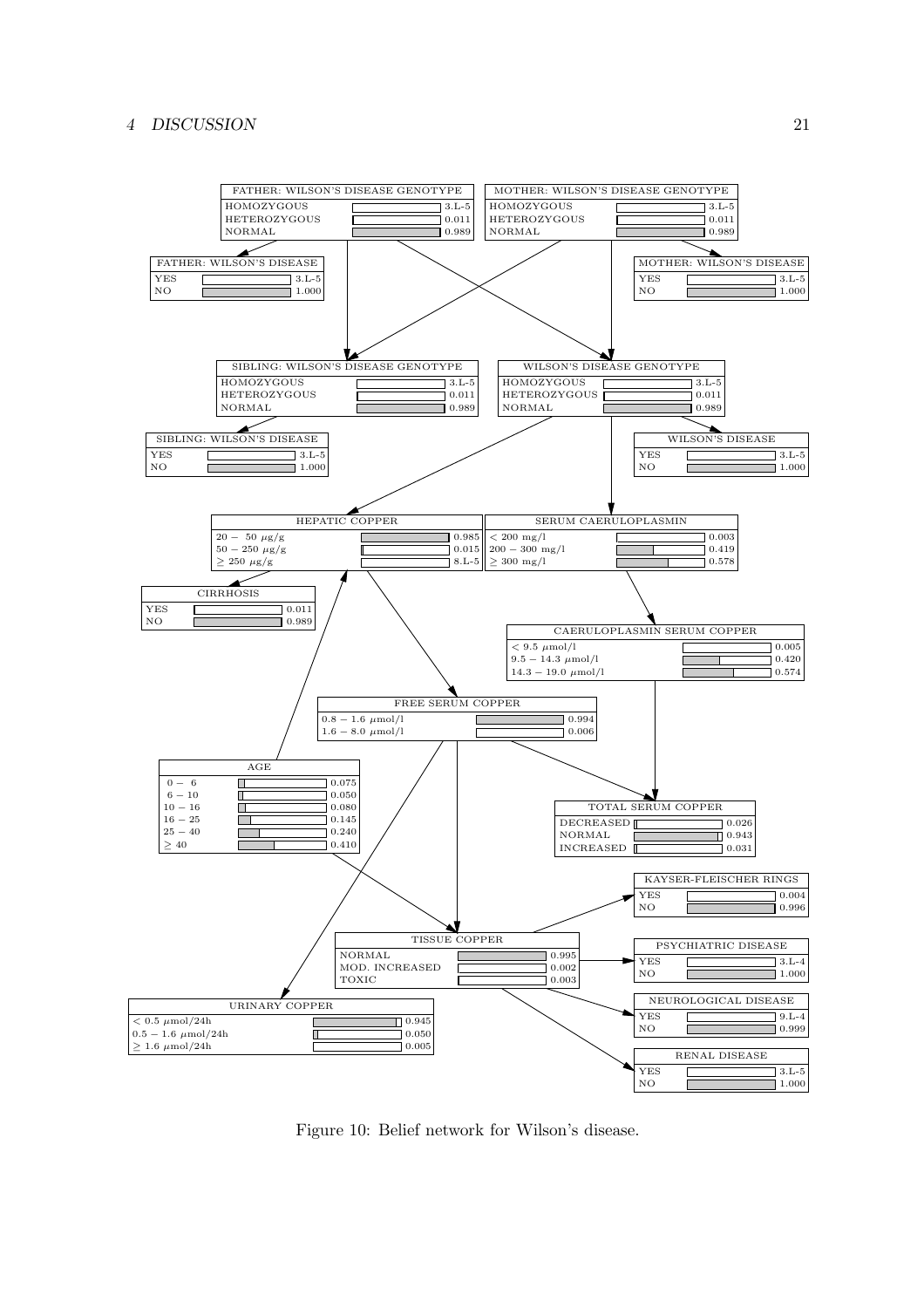#### REFERENCES 22

mainly represent heuristic knowledge; they lack knowledge about causal directions in relationships between variables. As a consequence, it is generally not possible to design a mapping that permits the automatic conversion of a rule-based expert system into a causal graph. Moreover, our study shows that for estimating a probability distribution for a belief network, the measures of uncertainty associated with the rules in the corresponding rule-based expert system are of little value. Due to these differences in the type of knowledge represented and in the formalism used to represent uncertainties, much knowledge required in a belief network cannot be derived from a rule-based system. Hence, converting a rule-based system into a belief network requires (re)consulting medical literature and renewed knowledge elicitation from experts. However, our experiment shows that the knowledge represented in a rule-based system may be well suited as a *foundation* for building a belief network upon. Major variables as well as their outcome spaces can rather easily be derived from it. Moreover, although the relationships expressed in the rules do not represent causal direction, they still can serve as an aid in searching for causal relations.

The main bottleneck in the conversion of a rule-based system into a belief network is the phase in which assessment functions are to be estimated. In our case, it turned out to be mandatory to consult other sources than the original rule base, in particular the medical literature. Unfortunately, the medical literature usually contains little suitable probabilistic information and uncertainty is often described in qualitative terms. When probabilistic information is provided, the probability distribution is often incomplete or conditioned on the 'wrong' variables. Furthermore, probability assessment is essentially population specific; the patients visiting a specialized medical centre form a population different from the normal population, which is likely to affect especially unconditional probabilities. Variables such as age and disease prevalence often are associated with unconditional probabilities, whereas these very probabilities are usually mentioned in literature for normal population. In for instance [28, 9, 10, 23], similar problems have been recognized in transferring diagnostic systems to other populations.

The problem of probability assessment can partly be solved by keeping the causal graph as simple as possible. A great deal of thought should therefore be paid to the construction of the causal graph, in which the availability of probabilistic knowledge should be taken into account. Using subjective probabilities may also be a solution. In a study concerning the assessment of simple conditional probabilities (viz. of certain findings given certain diseases), Spiegelhalter et al. showed that reliable probability assessments can be obtained from experts [26]. Moreover, they propose a practical procedure for improving such subjective probabilities by combining them with observed data. However, since we have tried to construct a belief network that provides a clear representation of the causal, pathophysiological knowledge involved, subjective probability assessment becomes much more complicated. In order to obtain a reliable belief network in such cases, the availability of probabilities computed from a large series of real-life patients therefore seems inevitable.

# References

[1] B.G. Buchanan and E.H. Shortliffe (Eds.), Rule-Based Expert Systems: The MYCIN Experiments of the Stanford Heuristic Programming Project (Addison-Wesley Publishing Company, Reading, Massachusetts, 1984).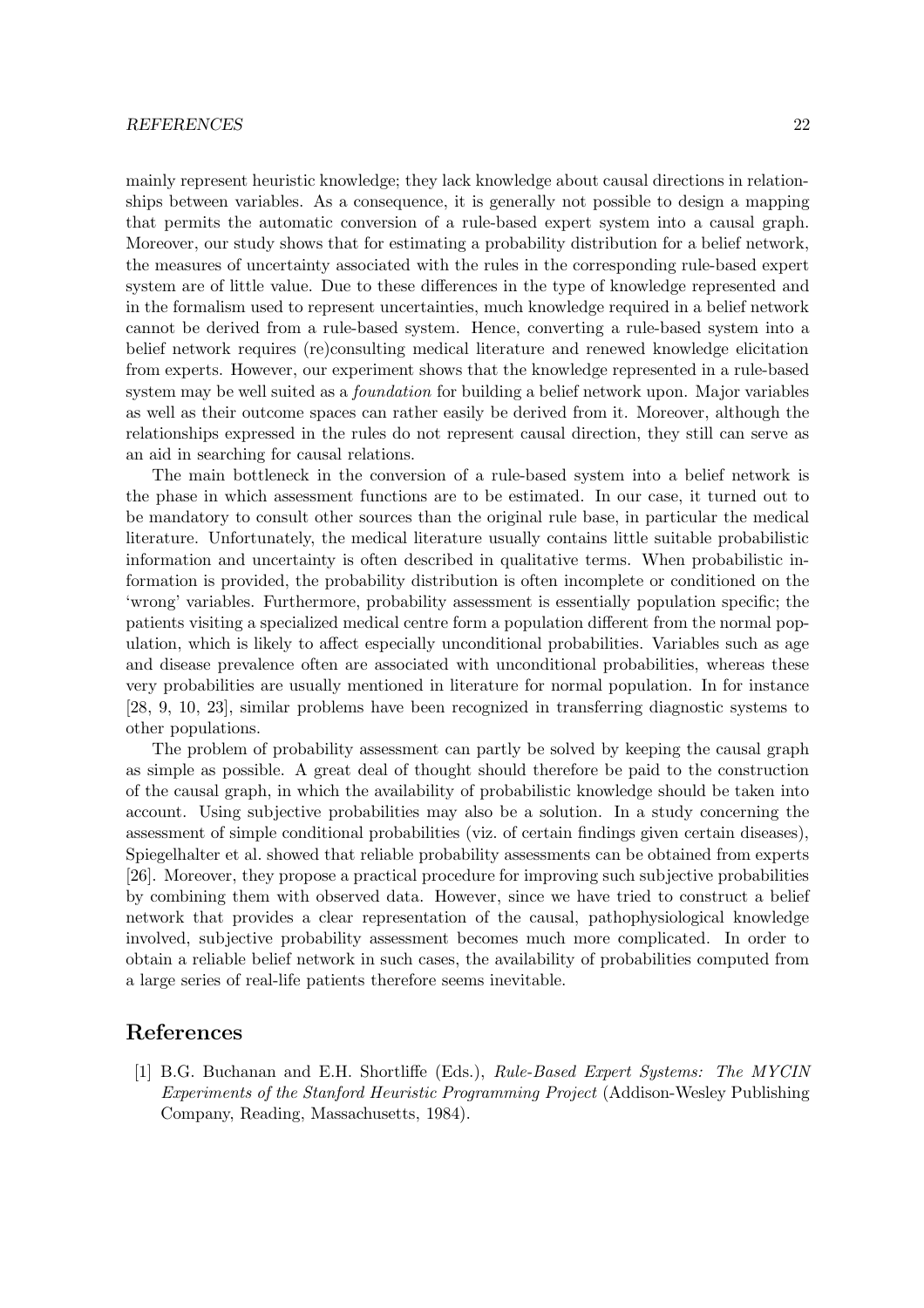- [2] F. Burbank, A computer diagnostic system for the diagnosis of prolonged undifferentiating liver disease, American Journal of Medicine 46 (1969) 401–415.
- [3] L.C. van der Gaag, Probability-based models for plausible reasoning, Ph.D. Thesis, University of Amsterdam, Amsterdam, 1990.
- [4] A. Haubek, J.H. Pedersen, F. Burcharth, J. Gammelgaard, S. Hancke and L. Willumsen, Dynamic sonography in the evaluation of jaundice, American Journal of Radiology 136 (1981) 1071–1074.
- [5] D.E. Heckerman, Probabilistic interpretations for MYCIN's certainty factors, in: L.N. Kanal and J.F. Lemmer (Eds.), Uncertainty in Artificial Intelligence 3 (North-Holland, Amsterdam, 1986) 167–196.
- [6] T.U. Hoogenraad, C.J.C. van den Hamer, J. van Hattum, Effective treatment of Wilson's disease with oral zinc sulphate: two case reports, British Medical Journal 289 (1984) 273–276.
- [7] J.H. Kim and J. Pearl, A computational model for causal and diagnostic reasoning in inference systems, in: Proceedings of the 8th International Joint Conference on Artificial Intelligence (Karlsruhe, West Germany, 1983) 190–193.
- [8] S.L. Lauritzen and D.J. Spiegelhalter, Local computations with probabilities on graphical structures and their application to expert systems, *Journal of the Royal Statistical Society* (Series B) 50 (1988) 157–224.
- [9] G. Lindberg, Studies on diagnostic decision making in jaundice, M.D. Thesis, Karolinska Institute, Stockholm, 1982.
- [10] G. Lindberg, C. Thomsen, A. Malchow-Møller, P. Matzen and J. Hilden, Differential diagnosis of jaundice: Applicability of the Copenhagen Pocket Chart proved in Stockholm patients, Liver 7 (1987) 43–49.
- [11] P.J.F. Lucas, R.W. Segaar and A.R. Janssens, HEPAR, an expert system for the diagnosis of disorders of the liver and biliary tract, Liver 9 (1989) 266–275.
- [12] P.J.F. Lucas and L.C. van der Gaag, Principles of Expert Systems (Addison-Wesley Publishing Company, Wokingham, England, 1991).
- [13] P.J.F. Lucas and A.R. Janssens, Second validation of the HEPAR system, an expert system for the diagnosis of disorders of the liver and biliary tract, *Liver* 11 (1991) 340– 364.
- [14] P.J.F. Lucas and A.R. Janssens, Development and validation of HEPAR, an expert system for the diagnosis of disorders of the liver and biliary tract, Journal of Medical Informatics 16 (1991) 259–270.
- [15] W.B. Martin, P.C. Apostolakos and H. Roazen, Clinical versus actuarial prediction in the differential diagnosis of jaundice, American Journal of Medical Sciences 240 (1960) 571–578.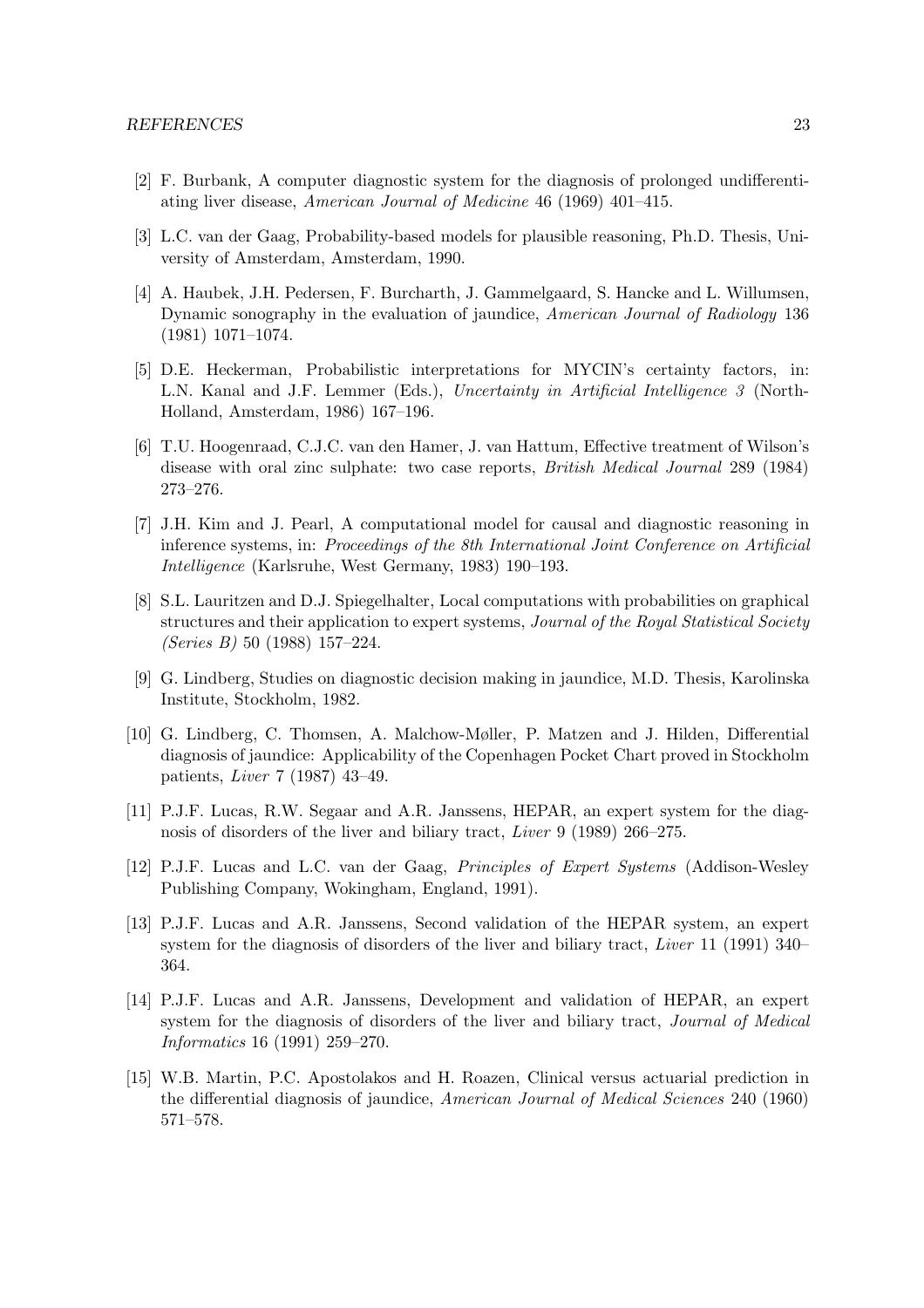- [16] P. Matzen, A. Malchow-Møller, J. Hilden, C. Thomsen, L.B. Svendsen, J. Gammelgaard, E. Juhl and the Copenhagen Computer Icterus Group, Differential diagnosis of jaundice: a pocket diagnostic chart, Liver 4 (1984) 360–371.
- [17] B. Middleton, M.A. Shwe, D.E. Heckerman, M. Henrion, E.J. Horvitz, H.P. Lehmann and G.F. Cooper, Probabilistic diagnosis using a reformulation of the INTERNIST-1/QMR knowledge base, II. Evaluation of diagnostic performance, Methods of Information in Medicine 30 (1991) 256–267.
- [18] R.E. Neapolitan, Probabilistic Reasoning in Expert Systems Theory and Algorithms (John Wiley & Sons, New York, 1990).
- [19] K.G. Olesen, U. Kjaerulff, F. Jensen, F.V. Jensen, B. Falck, S. Andreassen and S.K. Andersen, A MUNIN network for the median nerve  $-$  A case study on loops, *Applied* Artificial Intelligence 3 (1989) 301–319.
- [20] J. Pearl, Probabilistic Reasoning in Intelligent Systems: Networks of Plausible Inference (Morgan Kaufmann Publishers, San Mateo, California, 1988).
- [21] R.G. Petersdorf, R.D. Adams, E. Braunwald, K.J. Isselbacher, J.B. Martin and J.D. Wilson (Eds.), Harrison's Principles of Internal Medicine, tenth edition (McGraw-Hill International Book Company, Auckland, 1983).
- [22] S. Schenker, J. Balint, L. Schiff, Differential diagnosis of jaundice: Report of a prospective study of 61 proved cases, American Journal of Digestive Diseases 7 (1962) 449–463.
- [23] R.W. Segaar, J.H.P. Wilson, J.D.F. Habbema, A. Malchow-Møller, J. Hilden and P.J. van der Maas, Transferring a diagnostic decision aid for jaundice, Netherlands Journal of Medicine 33 (1988) 5–15.
- [24] E.H. Shortliffe, Computer-Based Medical Consultations: MYCIN (Elsevier, New York, 1976).
- [25] M.A. Shwe, B. Middleton, D.E. Heckerman, M. Henrion, E.J. Horvitz, H.P. Lehmann and G.F. Cooper, Probabilistic diagnosis using a reformulation of the INTERNIST-1/QMR knowledge base, I. The probabilistic model and inference algorithms, Methods of Information in Medicine 30 (1991) 241–255.
- [26] D.J. Spiegelhalter, R.C.G. Franklin and K. Bull, Assessment, criticism and improvement of imprecise subjective probabilities for a medical expert system, in: M. Henrion, R.D. Shachter, L.N. Kanal and J.F. Lemmer (Eds.), Uncertainty in Artificial Intelligence 5 (North-Holland, Amsterdam, 1990) 285–294.
- [27] S. Srinivas and J. Breese, IDEAL: Influence diagram evaluation and analysis in Lisp; documentation and users guide, Technical Memorandum No. 23, Rockwell International Science Center, Palo Alto Laboratory, Palo Alto, 1990.
- [28] R.B. Stern, R.P. Knill-Jones and R. Williams, Use of computer program for diagnosing jaundice in district hospitals and specialized liver unit, British Medical Journal 2 (1975) 659–662.